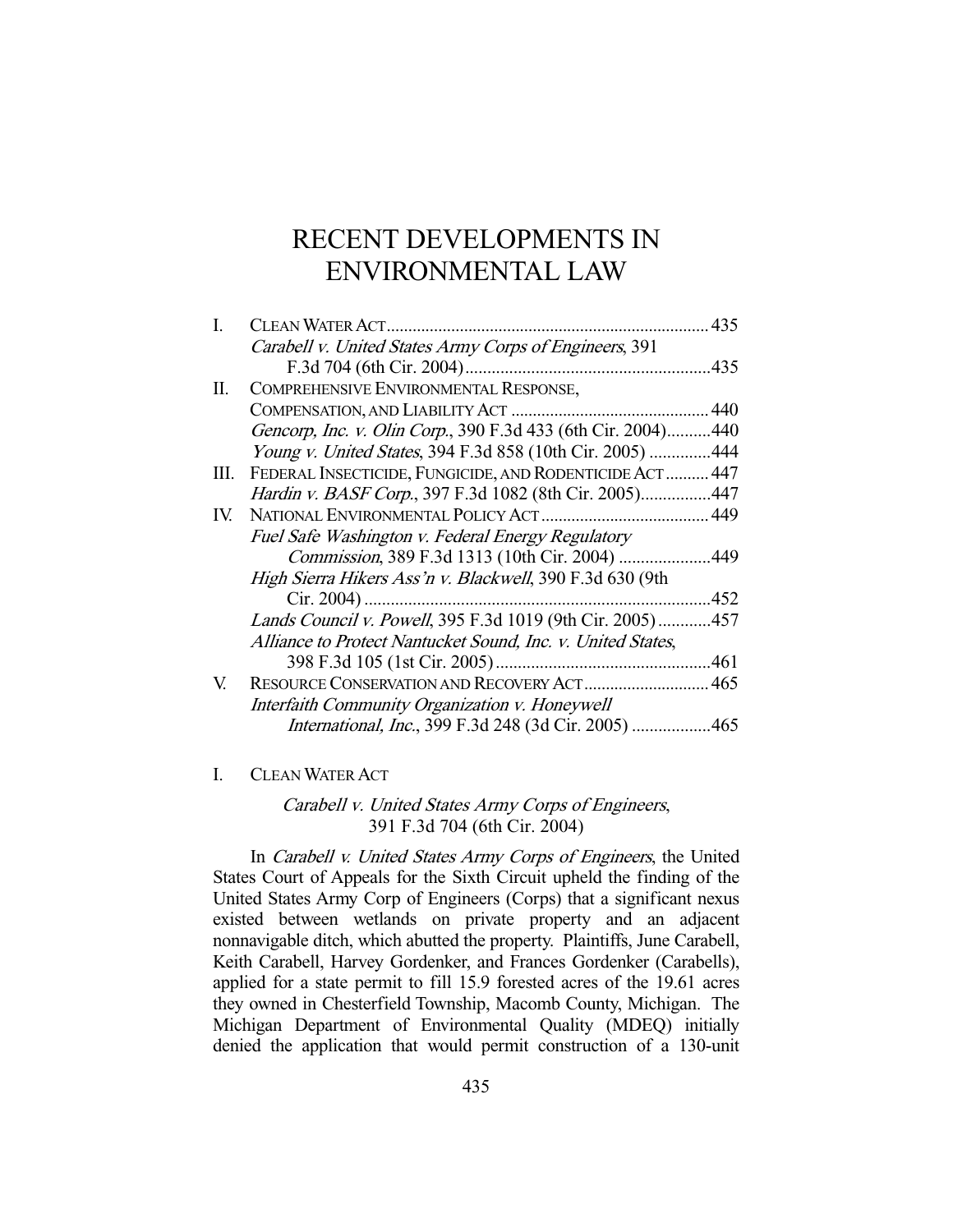condominium complex. MDEQ found that the proposed activity would have a significant adverse impact on the natural resources, the public interest, and the public trust held in the wetlands. During prehistoric times, the Carabells' property was submerged under Lake St. Clair. The lake receded with time; however, some of this property remained as wetlands. The property is now located one mile northwest of Lake St. Clair and is one of the final large forested wetlands still intact in Macomb County. An unnamed ditch divides the Carabells' property from neighboring property. During the excavation of this ditch, spoils were cast on either side to create upland berms. The upland berms measured four feet in width along the banks of the ditch. The effects of the berm were to block immediate drainage of surface water out of the parcel and into the ditch. Whether on the northeastern corner or the southwestern corner, the ditch empties water through the Auvase Creek to Lake St. Clair, which is a part of the Great Lakes drainage system.

 Although MDEQ found significant impacts, a state administrative law judge ordered it to issue a permit for a 112-unit alternative condominium development with on-site wetland enhancement. Over the Environmental Protection Agency's (EPA) objection, MDEQ issued the permit in November 1998. However, this permit specified that it did not waive federal jurisdiction. Therefore, the Carabells needed to obtain a federal permit from the Corps. EPA notified MDEQ that under the Clean Water Act (CWA), federal jurisdiction trumped. Further, the EPA advised the Carabells that the Corps had the authority to process this permit application. The Carabells contested jurisdiction, but nonetheless applied for a federal permit to place 57,437 cubic yards of fill on the wetland. Although the Carabells would disturb 15.87 acres of wetlands, they would dredge and replant 3.74 acres of wetlands.

 The Corps conducted three site inspections and issued its permit evaluation on September 11, 2000. The Corps found that the operation would have major, long-term, negative impacts on the water quality in the Auvase Creek and Lake St. Clair, on terrestrial wildlife, on the wetlands, on conservation, and on the overall ecology of the area. In addition, the project would have minor negative impacts on downstream erosion and sedimentation, on flood hazards and floodplain values, and on aquatic life. The Corps notified the Carabells of its decision on October 5, 2000. The Corps found that the impacts would violate the public interest and that the Carabells had failed to overcome the presumption that there were less damaging practicable alternatives available.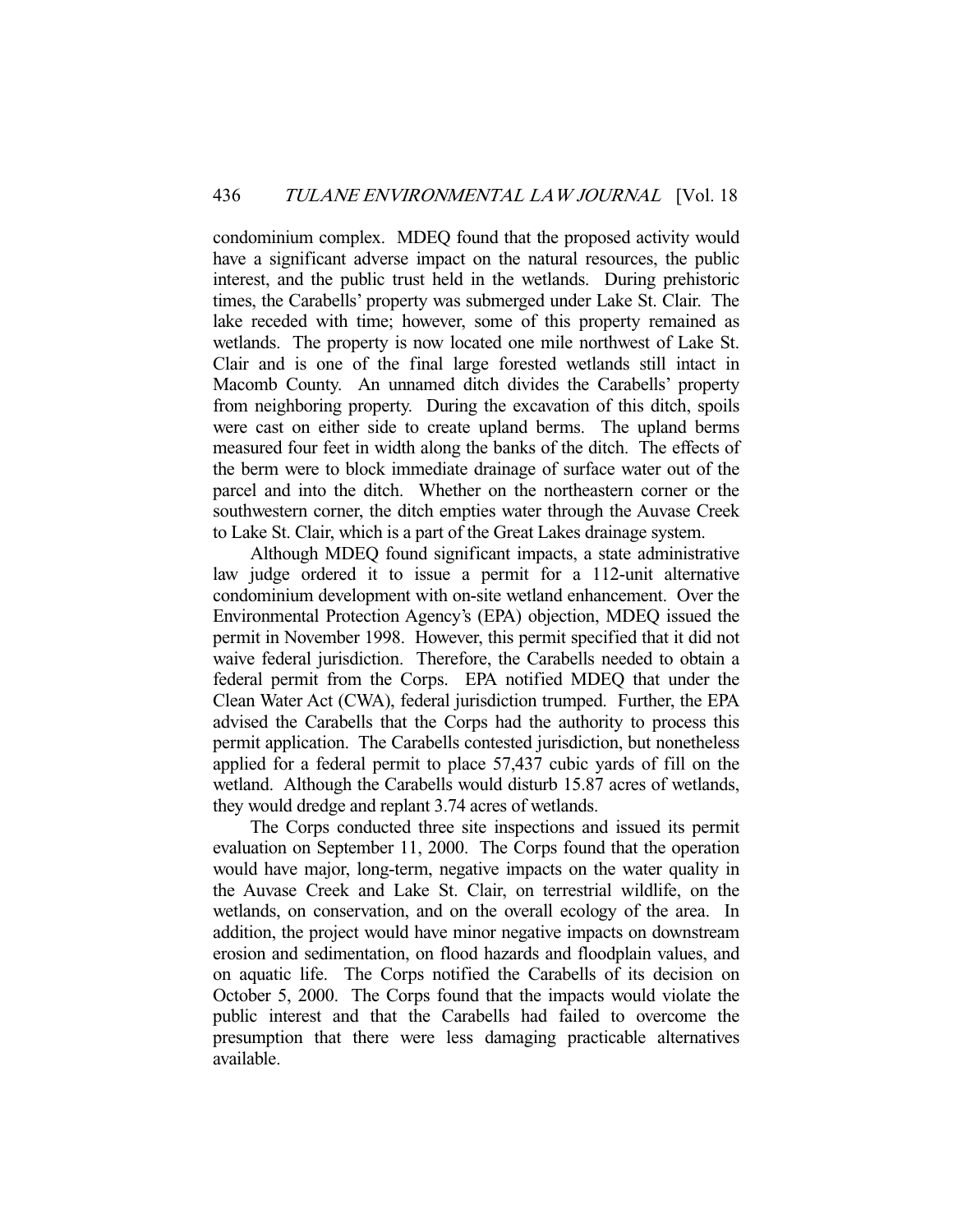Consequently, the Carabells filed an administrative appeal of the permit denial. The Carabells argued (1) that the Corps did not have regulatory jurisdiction over their property, (2) that the MDEQ's permit barred the Corps' denial, and (3) that the Corps should have issued the permit because the proposed activities met all statutory and regulatory requirements. The appeal was denied. The Carabells then filed suit in district court on July 26, 2001. Carabell v. United States Army Corps of Eng'rs, 391 F.3d 704, 707 (6th Cir. 2004). Both parties filed motions for summary judgment and the magistrate denied the plaintiffs' motion. *Id.* The magistrate found that "because Plaintiffs' property is adjacent to neighboring tributaries of navigable waters and has a significant nexus to 'waters of the United States,' it is in fact not isolated, and is subject to the jurisdiction of the CWA." *Id.* The magistrate also found that denial of the permit was rational based on the Corps' findings regarding the effect of the project and the plaintiffs' failure to show the absence of less damaging practicable alternatives. The district court accepted these recommendations, and the Carabells appealed.

 The Sixth Circuit reviewed the order of summary judgment de novo and affirmed the district court's decision. The court reviewed the Corps' final decision under the Administrative Procedure Act (APA). The APA allows a court to set aside an agency's action "only if it is 'arbitrary, capricious, an abuse of discretion, or otherwise not in accordance with law." 5 U.S.C. § 706(2)(A) (2000). This "highly deferential standard" does not allow a court to "substitute its judgment for that of the agency." Citizens to Preserve Overton Park v. Volpe, 401 U.S. 402, 416 (1971). In the current case, the court would uphold an agency's findings if they were supported by substantial evidence. See 5 U.S.C. § 706(2)(E). Further, the court would also uphold an agency's interpretation of its own regulations unless plainly erroneous or inconsistent with the regulatory text. See id. The Carabells argued on appeal that the court erred (1) in finding that the Corps had CWA jurisdiction over the property and (2) in affirming the Corp's decision to deny the permit application.

 The court closely examined the jurisdictional requirements of the CWA. The CWA requires landowners to obtain permits from the Corps prior to discharging fill material into navigable waters. CWA § 404(a), 33 U.S.C. § 1344(a) (2000). Navigable waters are "waters of the United States, including the territorial seas." CWA § 502(7), 33 U.S.C. § 1362(7). The court emphasized both the Corps' and EPA's definition of "waters of the United States" included "wetlands adjacent to waters (other than waters that are themselves wetlands) identified in paragraphs (a)(1)-(6) in this section." 33 C.F.R.  $\S$  328.3(a) (2004); see also 40 C.F.R.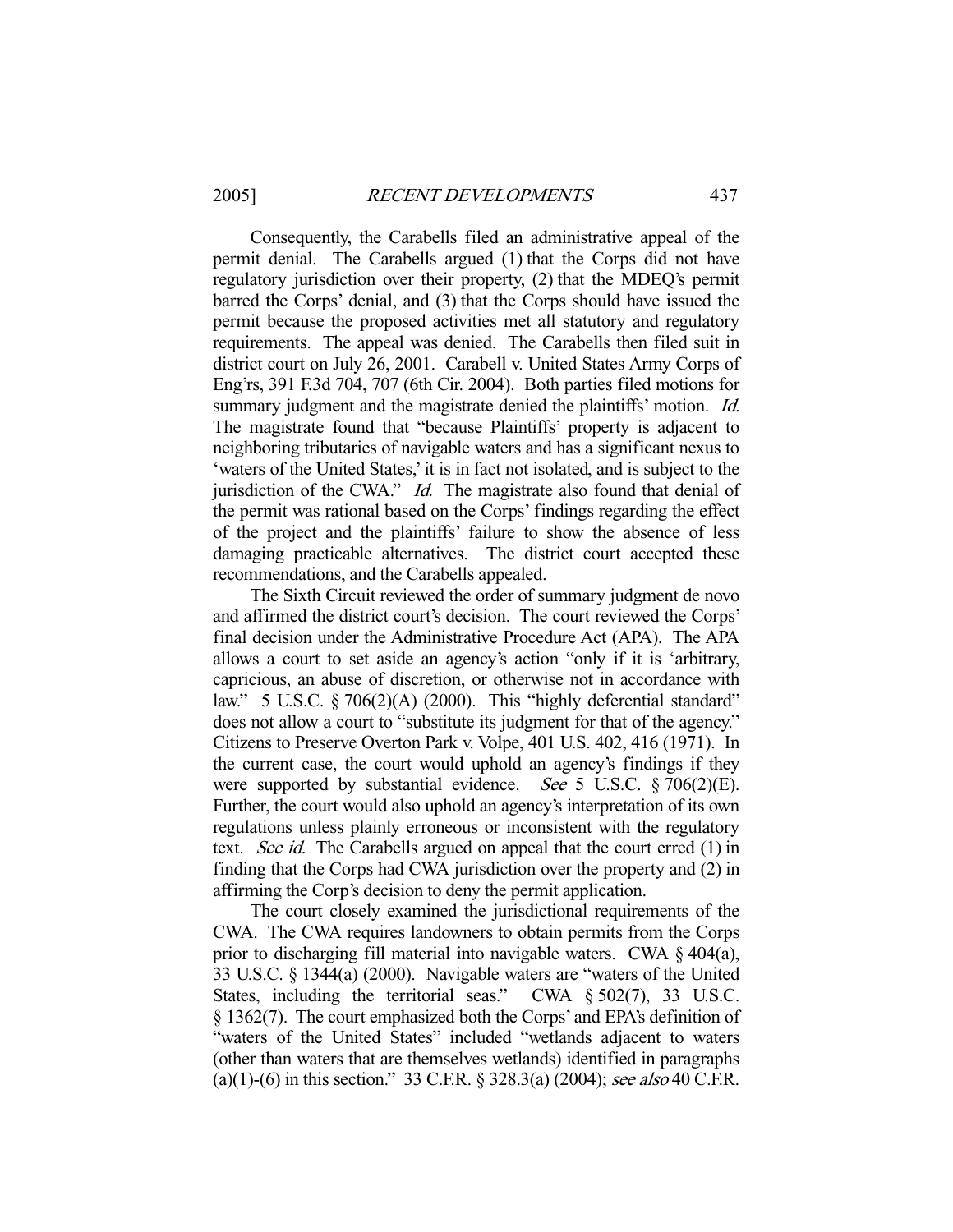§ 122.2 (2004). The Corps defines "adjacent" as "bordering, contiguous, or neighboring." 33 C.F.R. § 328.3(c). Further, "adjacent wetlands" include "wetlands separated from other waters of the United States by man-made dikes or barriers, natural river berms, beach dunes and the like." *Id.* The court first considered the district court's finding that the Carabells' property was not isolated. The ditch running along the property is separated from wetlands by a manmade berm. On the northeastern end, the ditch is connected to the Sutherland-Oemig Drain. On the southwest end, the ditch is connected to other ditches. Both corners of the property outlet into Auvase Creek and then into Lake St. Clair. The district court reasoned that the property would not be isolated from the waters of the United States but in fact constituted "adjacent wetlands" under the CWA. Therefore, the district court correctly found that CWA jurisdiction existed. The Sixth Circuit focused on the fact that the ditch emptied on both sides into drains or other ditches that in the end connect to Lake St. Clair. On the northeast end, the connection flows to Lake Erie and Lake Huron. Irrespective of direction of water flow, the ditch is "necessarily a tributary of 'waters' identified in paragraphs (a)(1)-(6) of ... section 328.3(a)." *Carabell*, 391 F.3d at 708. A manmade berm does not isolate this property. Therefore, the ditch is connected on either side to "waters of the United States" as defined in the regulations. The court found that these wetlands were adjacent to a tributary of waters of the United States and were therefore "adjacent wetlands" under 33 C.F.R. section 328.3(a)(7).

 The court then addressed the applicability of the Supreme Court's decision in Solid Waste Agency of Northern Cook County v. United States Army Corps of Engineers, 531 U.S. 159 (2001) (SWANCC). Prior to SWANCC, intrastate waters that provided habitat for migratory birds fell within the scope of Corps' jurisdiction under the CWA. In SWANCC, the Supreme Court rejected the "Migratory Bird Rule" and held that isolated intrastate waters could not be subject to the Corps' jurisdiction. SWANCC, 531 U.S. at 166. Although some courts have read SWANCC broadly to limit the Corps' jurisdiction, the Sixth Circuit followed the majority of courts and interpreted SWANCC narrowly as holding only that the CWA does not reach isolated waters. See, e.g., United States v. Rapanos, 339 F.3d 447, 452-53 (6th Cir. 2003) (adopting a narrow interpretation of SWANCC and finding that the CWA reached a roadside ditch and its adjacent wetlands), cert. denied, 124 S. Ct. 1875 (2004); United States v. Deaton, 332 F.3d 698, 702 (4th Cir. 2003) (same).

The court next addressed the applicability of United States v. Riverside Bayview Homes, Inc., 474 U.S. 121 (1985). In Riverside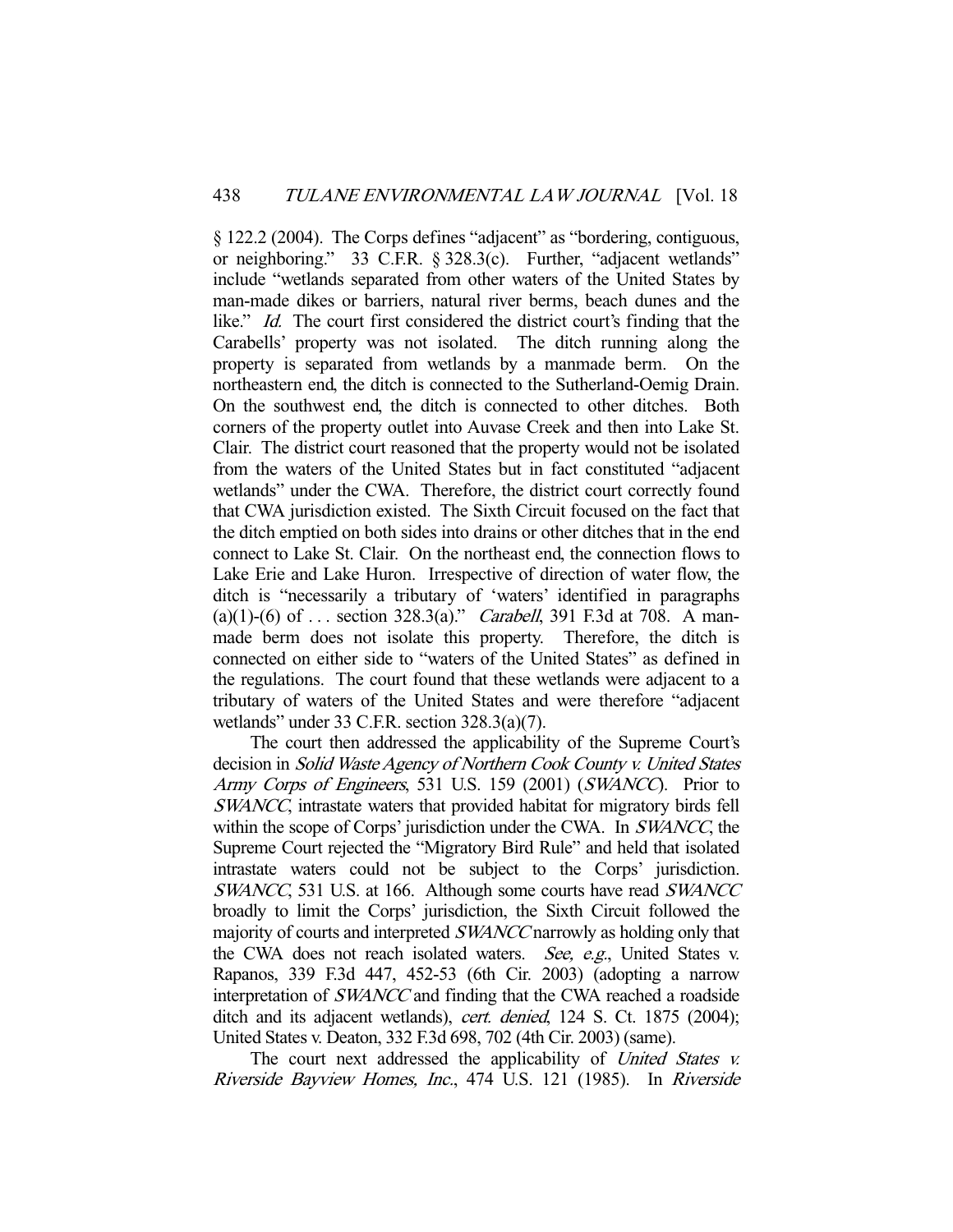Bayview, the Supreme Court affirmed the Corps' "adjacent wetlands" jurisdiction. The *Riverside Bayview* Court noted that Congress broadly defined the waters within CWA jurisdiction.

Of course, it may well be that not every adjacent wetland is of great importance to the environment of adjoining bodies of water. But the existence of such cases does not seriously undermine the Corps' decision to define all adjacent wetlands as "waters." If it is reasonable for the Corps to conclude that in the majority of cases, adjacent wetlands have significant effects on water quality and the aquatic ecosystem, its definition can stand.

Riverside Bayview, 474 U.S. at 135 n.9. The Sixth Circuit found that SWANCC did not weaken the Riverside Bayview holding. SWANCC, the Court noted Congress's "unequivocal acquiescence to, and approval of, the Corps' regulations interpreting the CWA to cover wetlands adjacent to navigable waters." 531 U.S. at 167. The SWANCC Court, however, did not decide any issue with regard to "adjacent wetlands" under 33 C.F.R. section 328.3(a)(7). Rather, it addressed the application of the Migratory Bird Rule to isolated ponds defined as "waters of the United States" under 33 C.F.R. section 328.3(a)(3). Id. at 174.

The Sixth Circuit then discussed its decision in Rapanos v. United States, where it noted that in Riverside Bayview the Supreme Court concluded that the Corps was entitled to regulate adjacent wetlands because of what SWANCC described as the "significant nexus between the wetlands and navigable waters." Rapanos, 339 F.3d. at 452. The Rapanos court concluded that there "is also a nexus between a navigable waterway and its nonnavigable tributaries" and that this nexus allowed the Corps reasonably to determine that it had jurisdiction over "the whole tributary system of any navigable waterway." *Id.* at 452; see also United States v. Rapanos, 376 F.3d 629, 639 (6th Cir. 2004) (describing CWA jurisdiction over adjacent wetlands and the requirement of a significant nexus between the wetlands and navigable waters, "which can be satisfied by the presence of a hydrological connection").

 In the instant case, the Sixth Circuit held that the district court properly followed the Rapanos cases and determined that a significant nexus existed between the Carabells' wetlands and the adjacent nonnavigable ditch, which flows one way or another into other tributaries of navigable waters of the United States. The court upheld the Corps' jurisdiction under the CWA and found that the Corps' regulations and evaluations provided a rational basis for its decision to deny the Carabells' permit. The court held that the Corps' decision was neither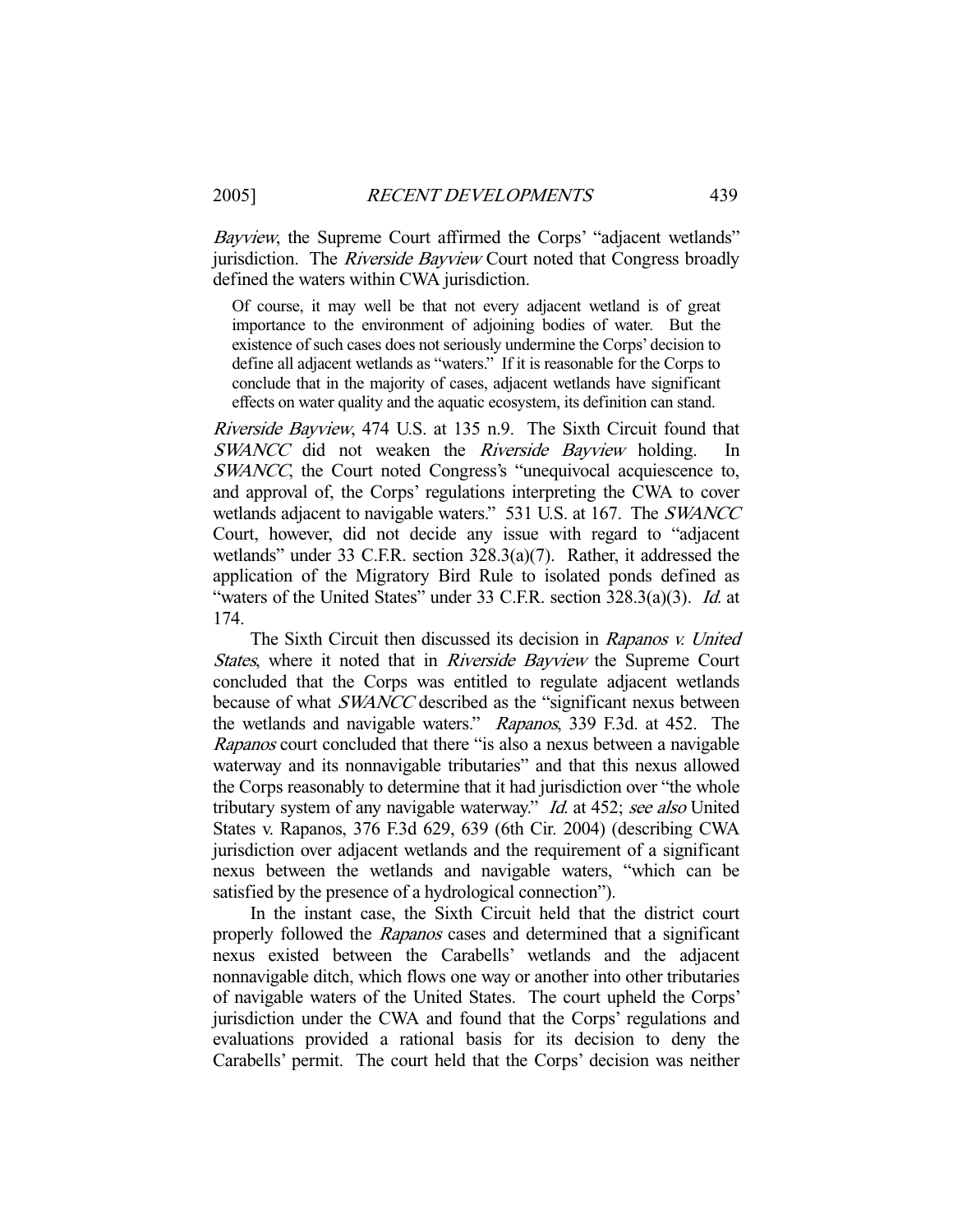arbitrary nor capricious and affirmed the district court's decision to grant summary judgment to the defendants.

Rebekah Salguero

# II. COMPREHENSIVE ENVIRONMENTAL RESPONSE, COMPENSATION, AND LIABILITY ACT

Gencorp, Inc. v. Olin Corp., 390 F.3d 433 (6th Cir. 2004)

 In Gencorp, Inc. v. Olin Corp., the United States Court of Appeals for the Sixth Circuit found that under section  $113(g)(2)$  of the Comprehensive Environmental Response, Compensation, and Liability Act (CERCLA) liability as an arranger requires only constructive ownership of waste. 390 F.3d 433, 448. Olin Corp. (Olin) brought this suit in order to have a portion of the environmental cleanup costs associated with the disposal of toluene di-isocyanate (TDI) and toluene di-amine (TDA) shifted to its business partner in the production of these chemicals, Gencorp, Inc. (Gencorp). Gencorp responded by arguing that (1) the statute of limitations had expired on Olin's claims, and (2) Gencorp was not an arranger under CERCLA because it neither owned the waste nor participated in its disposal. At trial, the district court determined that Gencorp was liable as an arranger because the company managed and co-owned the facility at which the waste was produced. It set the allocation of liability and the dollar value of that liability. However, the court refused to rule on Gencorp's contract claims because they were the subject of a parallel suit in the United States District Court for the Southern District of New York between Olin and its insurers.

 On June 21, 1962, Gencorp and Olin entered into a contract in which Olin would pay for, and build, two facilities to produce TDA and TDI on land owned by Gencorp. In return, Gencorp would lease the land to Olin for a nominal sum and purchase fifty percent of the TDI produced. Olin had title to the facilities but Gencorp had an option to buy them for book value at a later date. The agreement also allowed for joint administration of the facilities. Gencorp employed all of the workers but the majority of the management level staffers in the facility were Olin employees. In addition, Gencorp and Olin created a "TDI Committee" comprised of equal numbers of Gencorp and Olin employees which oversaw the operation and management of the facilities. This committee dealt with, among other things, the method of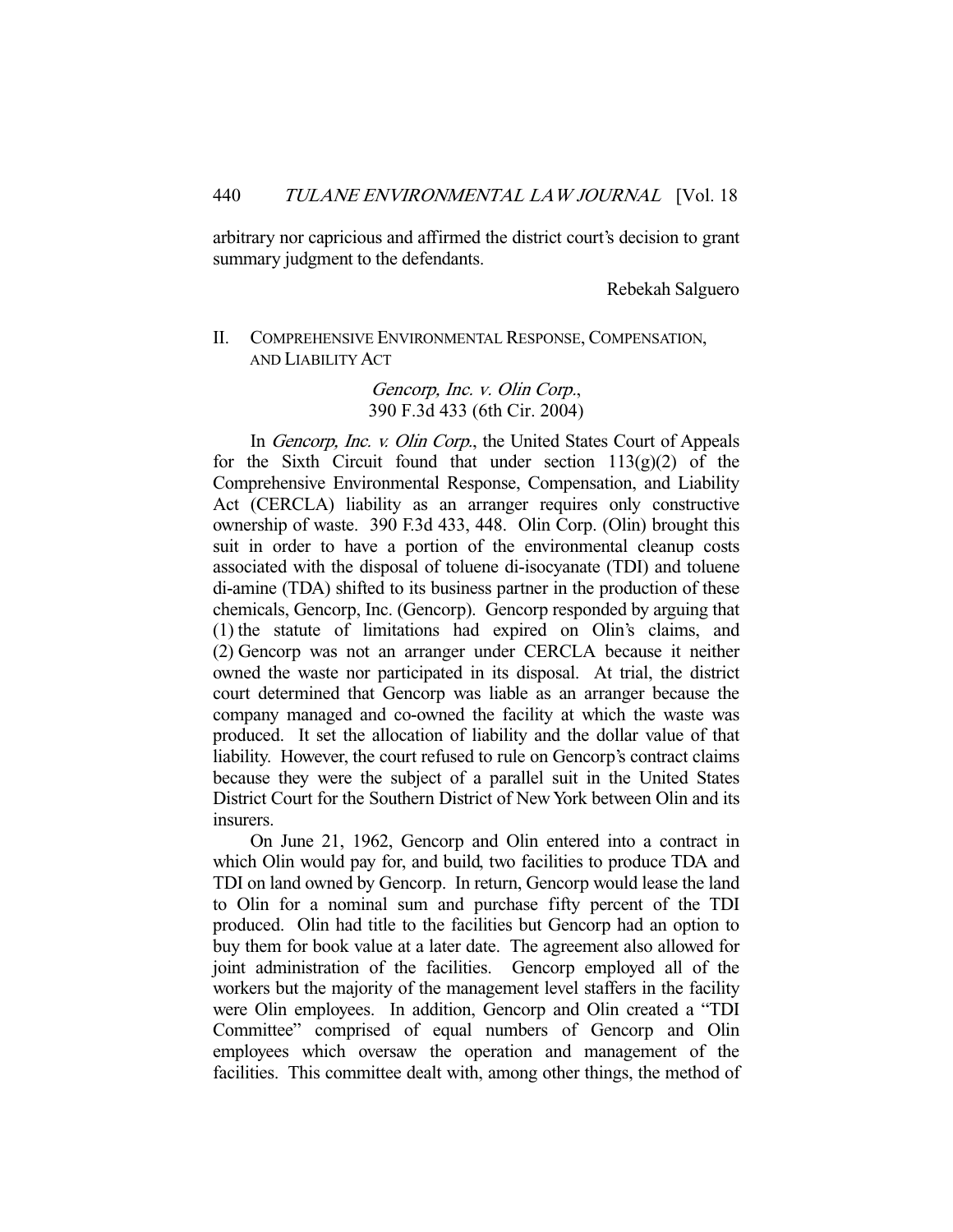waste disposal and attempts to reduce the total amount of waste the facility produced. This committee determined that some of the waste would be disposed of on site, at Fields Brook, but the majority would be trucked to the "Big D site." On October 1, 1973, Olin and Gencorp modified their agreement so that Gencorp relinquished its option to buy the facilities in exchange for \$1.65 million and the right to purchase at least eighty percent of the facilities' output at the lesser of market value or cost.

 Problems caused by the facilities' waste disposal plans became apparent to Olin in the late 1970s when it began investigating toxic contamination at the Big D site. The Ohio Environmental Protection Agency (OEPA) asked Olin for information about the Big D site in May 1980. The EPA's attention was attracted when Olin filed a report under CERCLA stating that it had disposed of 28,000 tons of waste at the Big D site. Later in 1980, the TDI and TDA facilities were shut down, dismantled and decontaminated. In 1982, Olin voluntarily attempted to mitigate the damage at the Big D site by increasing the slope gradient and adding clay topsoil to prevent runoff. Olin then deemed the site a nonthreat to human life and stated that no further corrective action was required.

 The EPA disagreed with Olin's determination and after some fruitless negotiations issued an administrative order requiring Olin to conduct further remedial action at the Big D and Fields Brook sites. Anticipating a suit by Olin for contribution, Gencorp filed a declaratory judgment suit in the United States District Court for the Northern District of Ohio to determine its liability for the contamination of Big D and Fields Brook. Olin filed a counterclaim, arguing that either Gencorp was jointly and severally liable for the costs of clean up or that Gencorp owed half the costs by means of contribution. Gencorp dismissed its initial claims, but answered Olin's counterclaims with a claim for breach of contract to insure.

 The district court trifurcated the trial into (1) initial determination of liability, (2) allocation of liability as a percentage, and (3) assignment of liability as a dollar amount. In the first part of the trial, the district court determined that Gencorp was an arranger under CERCLA either because of its business association with Olin or due to its own actions as an owner and operator. The court then determined that Gencorp bore the liability for thirty percent of the Big D site and forty percent of the Field Brook site. Finally, the district court set Gencorp's liability at \$19 million plus \$9 million in prejudgment interest. It refused to rule on the contract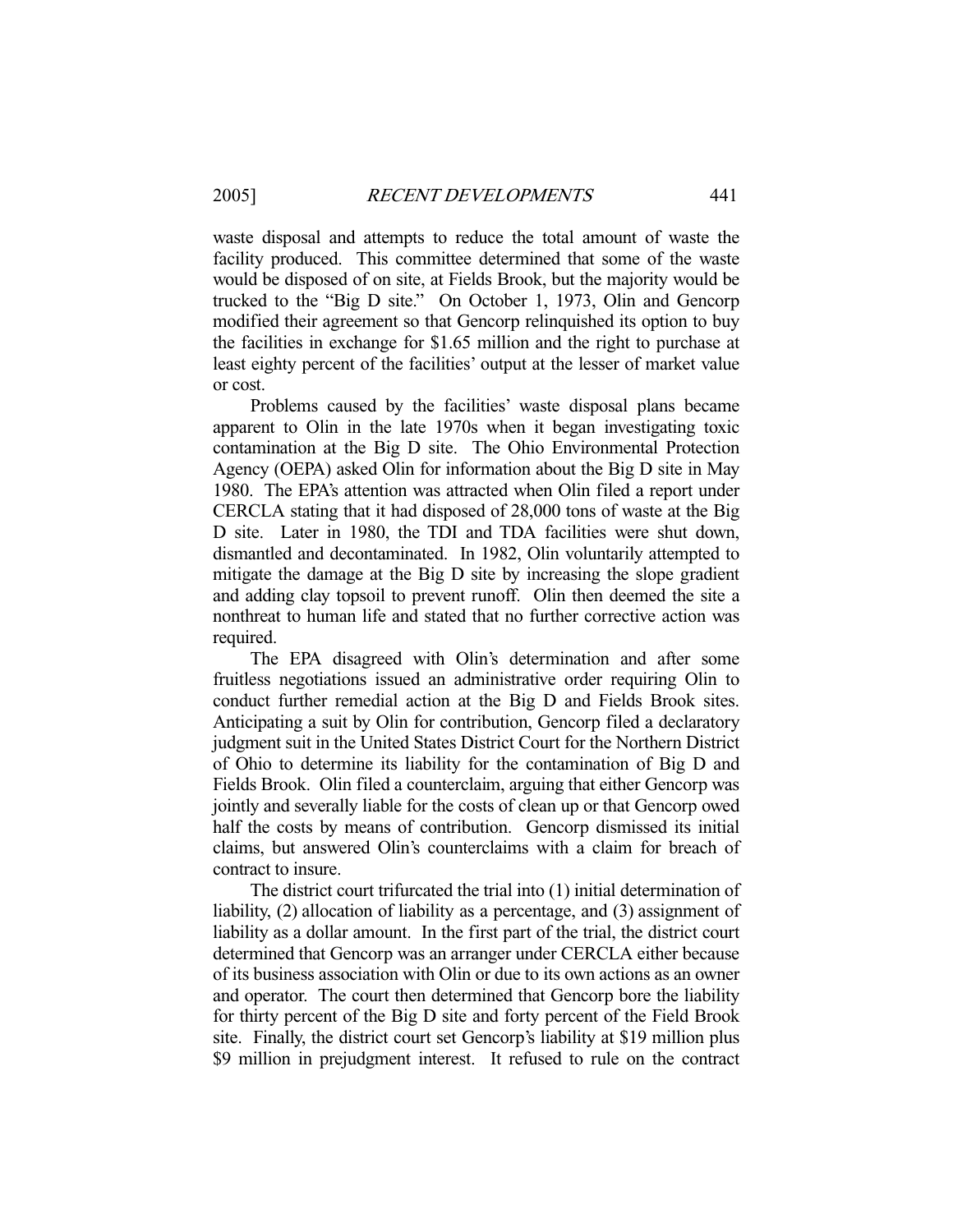matter because it was the subject of a concomitant suit in the Southern District of New York between Olin and its insurers.

 The parties filed cross appeals requesting the determination of (1) the appellate court's jurisdiction to hear the appeal, (2) whether the statute of limitations barred Olin's claims, (3) whether Gencorp was liable as an arranger under CERCLA for the Big D site contamination, (4) whether the district court abused its discretion by apportioning liability, (5) whether the district court erred in allowing prejudgment interest, and (6) whether the district court should have allowed Olin's request for declaratory judgment regarding future clean up at the sites.

 The Sixth Circuit determined that it had jurisdiction to review a district court's entry of final judgment on some, but not all of the claims. The court based its decision on its own precedent in General Acquisition, Inc. v. Gencorp, Inc., 23 F.3d 1026 (6th Cir 1994). The court stated that for an entry of judgment under Rule 54(b) of the Federal Rules of Civil Procedure, the district court needs to (1) expressly direct the entry of judgment against some, but not all claims in the trial, and (2) determine that efficiency of one appeal at the close of all issues in the case is outweighed by the need for prompt review of certain matters. The court held that the first requirement was met because Olin's CERCLA claims and Gencorp's contract claims did not share an aggregate of operative facts to deny the entry of judgment as to one without the other. In addition, the Sixth Circuit stated that the district court's ruling on Olin's CERCLA claim satisfied both the finality requirement of Rule 54(b) and 28 U.S.C. § 1291. It determined that the district court met the second requirement by explaining that the efficiency of immediate determination stemmed from the fact that the remaining issue would be settled in another court.

 The Sixth Circuit continued its analysis by considering the statute of limitations arguments. CERCLA allows for a statute of limitations for a contribution claim either within three years of a removal action or within six years of physical construction of a remedial action. Gencorp argued that Olin's voluntary clean up of Big D in 1982 constituted an initiation of a remedial action and therefore the statute of limitations had run long before Olin commenced the current action. Olin contended that its activities in 1982 at Big D were removal acts and that the statute of limitations could not begin with these acts because they were separate and distinct from the actions ordered by the EPA. The district court looked at the National Contingency Plan and determined Olin's actions were removal acts because they were short in duration and low in cost and because they were undertaken before the EPA's administrative order.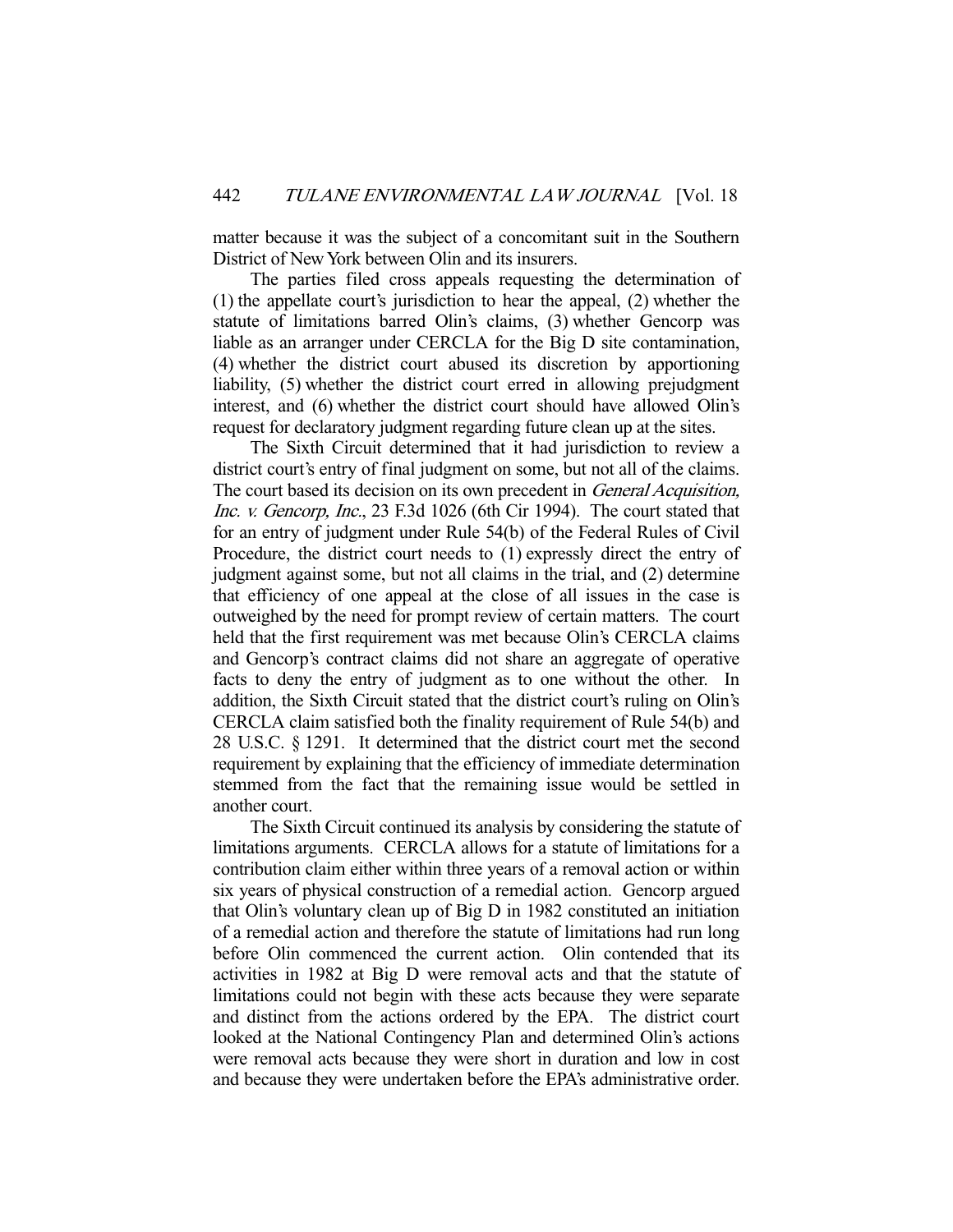The Sixth Circuit agreed with the district court and added that an action must be permanent in order for it to start the tolling of the statute of limitations under CERCLA. Since the EPA determined that Olin's actions in 1982 were insufficient to remedy the problem, the Sixth Circuit concluded these acts were not permanent as that concept is understood in CERCLA.

 Next, the court turned its attention to whether Gencorp was liable for the contamination at the Big D site as an arranger. The court stated that for a party to be an arranger under CERCLA that party must own hazardous waste and plan or prepare to transport it. The planning component, the court asserted, required a showing that the party intended to dispose of the hazardous waste. The Sixth Circuit stated that Gencorp's mutual role in operating and managing the TDI plant demonstrated Gencorp's knowledge of the waste and intent to dispose of it. Gencorp argued that it neither (1) actively participated in disposing the waste, nor (2) owned the waste. To support its first argument that active participation was required, Gencorp cited United States v. Best Foods, 524 U.S. 51 (1998), Carter-Jones Lumber Co. v. Dixie Distributing Co., 166 F.3d 840 (6th Cir. 1999), and United States v. Township of Brighton, 153 F.3d 307 (6th Cir. 1998). The court distinguished *Best Foods* on the grounds that the case dealt with the question of whether a parent company could be considered an operator under CERCLA merely because of the acts of its subsidiary. Best Foods, stated the Sixth Circuit, stands for the preposition that either there must be an ability to pierce the corporate veil between the parent and subsidiary or the parent's acts must qualify it for operator liability under CERCLA independently. Carter-Jones, the court explained, was inapplicable to Gencorp's situation because that case dealt with shareholder liability as an arranger under CERCLA for the acts of the shareholder's corporation. Similarly, Township of Brighton was inapposite because it dealt with a governmental unit's liability as an operator under CERCLA. The court concluded that these cases stood for the proposition that alleged violators under CERCLA must meet the criteria for operators or arrangers themselves and an attenuated relationship to a violator will not suffice to meet this criteria. The court concluded its analysis on Gencorp's first argument by asserting that none of the cited cases required that a party be actively involved in the disposal of waste in a particular place and manner in order to satisfy CERCLA.

 Gencorp's second argument was that it never owned the waste. The Sixth Circuit stated that constructive ownership was enough to satisfy the ownership requirement in CERCLA. Then, the court looked at the time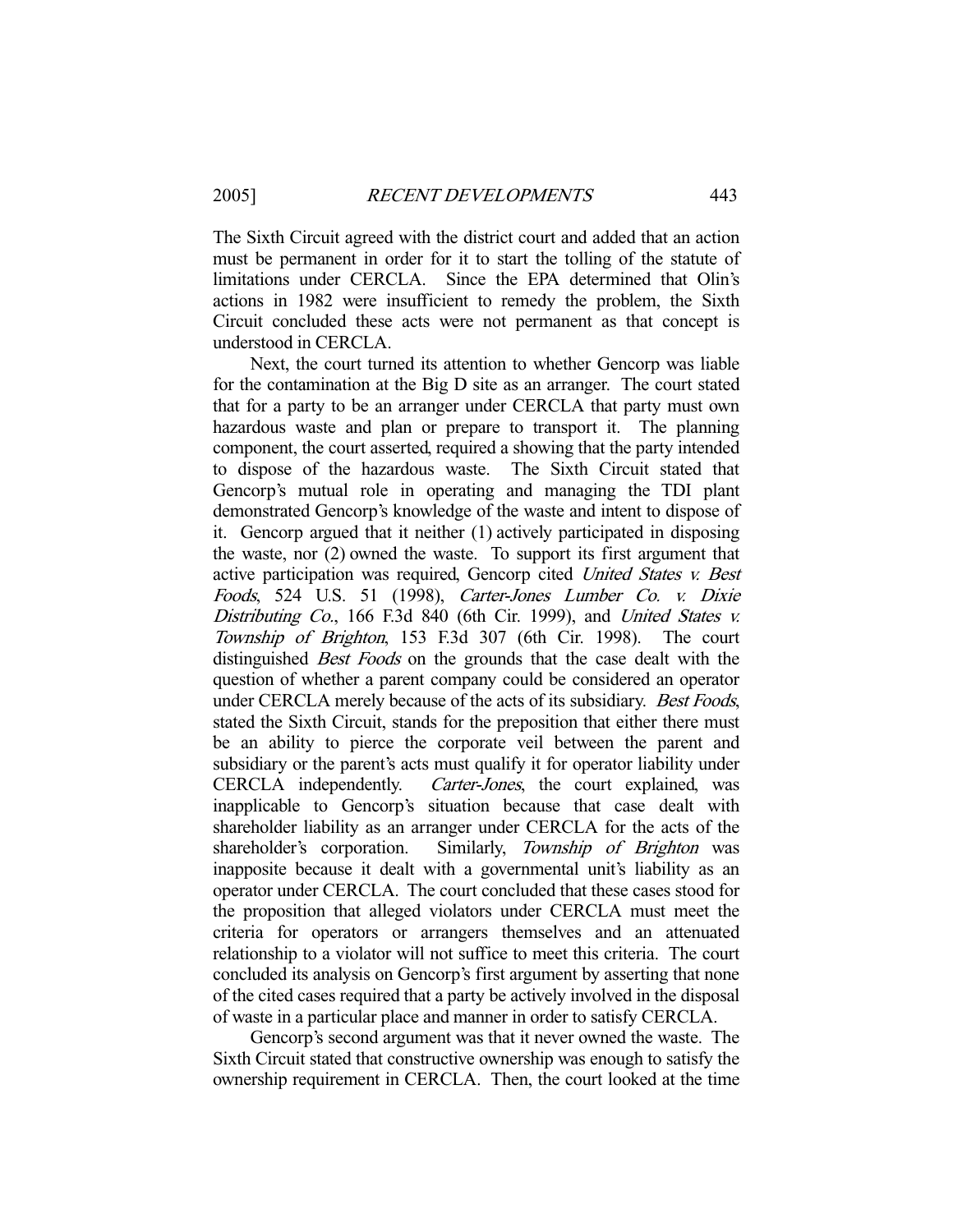when CERCLA was passed and pointed out that constructive ownership was well known in both the common law and federal statutes. In addition, the Sixth Circuit noted that other courts had found that constructive ownership of waste was enough to impose penalties under CERCLA. The court explained that control over the waste was the dispositive factor that determined constructive ownership. Gencorp controlled the waste, the court proffered, because it had an option to buy the TDI plant, participated in managing the plant through a position on the board, and approved the plans to dispose of the waste.

 The court next considered Olin's objection to the allocation of costs. Olin argued that the district court abused its discretion by considering Olin's delay in informing Gencorp of the EPA's interest in Big D and Olin's greater control over the TDI facility when setting the allocation of costs. The court found no abuse of discretion because CERCLA allows the court to utilize any equitable considerations it deems appropriate. Therefore, the district court had not abused its discretion in considering these factors.

 Gencorp's objection to the prejudgment interest award was the next item on the Sixth Circuit's agenda. Gencorp argued that the district court erred because it considered prejudgment interest mandatory under CERCLA and Olin's delay in bringing a contribution suit eliminated the claim for such interest. The Sixth Circuit, referring to CERCLA, determined that under a section 113 action for contribution, prejudgment interest was mandatory even for late claims.

 Finally, the Sixth Circuit considered Olin's claim that the district court should have entered a declaratory judgment as to Gencorp's liability for any future clean up at the sites. It found that section 113 of CERCLA did require such declaratory judgment, but stated that there was not enough evidence in the record to determine if a case or controversy existed, as required by Article III of the Constitution, concerning this issue to allow a ruling on the declaratory judgment claim. Therefore the court remanded this issue to the district court for further consideration.

Charles Merrill

## Young v. United States, 394 F.3d 858 (10th Cir. 2005)

In *Young v. United States*, the United States Court of Appeals for the Tenth Circuit affirmed the United States District Court for the Eastern District of Oklahoma's order granting summary judgment to the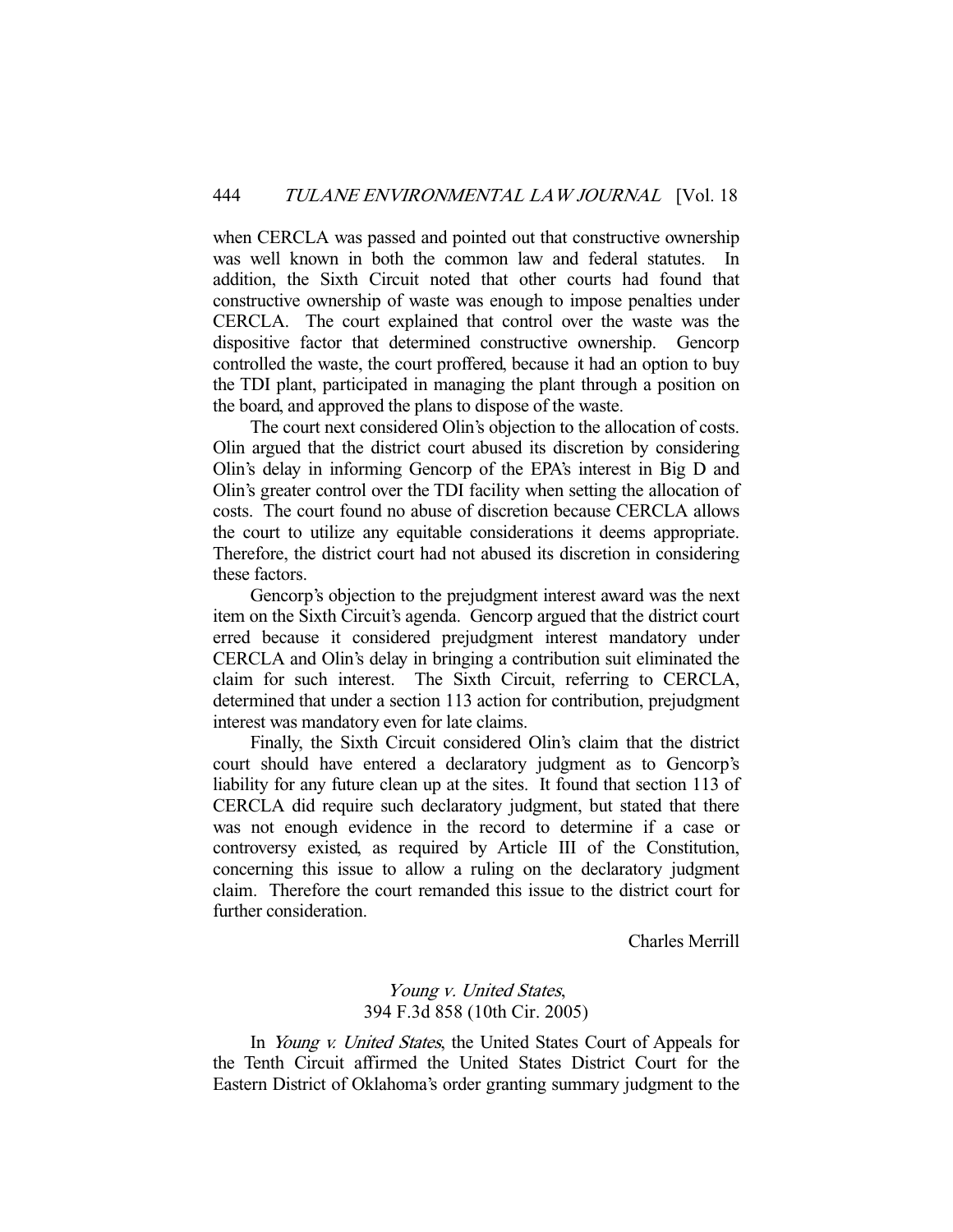United States on the plaintiffs' claims for cost recovery under the Comprehensive Environmental Response, Compensation, and Liability Act (CERCLA) section 107(a)(4)(B), 42 U.S.C. § 9607(a)(4)(B) (2000). According to the Tenth Circuit, the plaintiffs' claims failed because the plaintiffs had not incurred any response costs necessary and consistent with the national contingency plan (NCP), or EPA regulations on the procedures and standards for responding to the release of hazardous substances, pollutants, and contaminants. See CERCLA  $\S$  105(a), 42 U.S.C. § 9605(a); 40 C.F.R. §§ 300.1, 300.3 (2004).

 The plaintiffs brought suit after purchasing a parcel of property adjacent to the Eagle-Pitcher Superfund Site in Henryetta, Oklahoma, for considerably less than its appraised value. Although the plaintiffs knew about EPA cleanup actions at the site, they did not conduct any site investigations on their property until after they purchased it. The plaintiffs then surveyed the property, hired an environmental consulting company to conduct a site investigation, and hired an environmental engineering company to assess the potential risks to humans. The investigations revealed lead and arsenic present on the property as well as a potential health risk for workers. The plaintiffs brought suit against the federal government and the City of Henryetta under CERCLA section 107(a), 42 U.S.C. § 9607(a), seeking to recover \$237,273—the costs incurred in hiring the companies to conduct the site investigations. The plaintiffs did not take any action to contain or clean up the hazardous substances on their property; they abandoned their property and do not intend to spend any money to clean up the lead and arsenic contamination.

 The Eastern District of Oklahoma dismissed all but the plaintiffs' claim to recover costs under CERCLA section 107(a). The court then concluded that the cost-recovery claim failed as a matter of law because plaintiffs were potentially responsible parties (PRPs). Under Tenth Circuit precedent, a plaintiff-PRP must proceed under the contribution provisions of CERCLA section 113(f) when suing another PRP for costs incurred in responding to contamination. The plaintiffs appealed the district court's grant of summary judgment, arguing that they are able to maintain a claim under CERCLA section 107(a) because they are not PRPs.

 The Tenth Circuit, upon de novo review, affirmed the district court's grant of summary judgment to the United States. Unlike the lower court, the Tenth Circuit avoided the question of whether the plaintiffs are PRPs.

 In reaching its decision, the Tenth Circuit acknowledged that CERCLA is not a general vehicle for toxic tort claims but rather exists to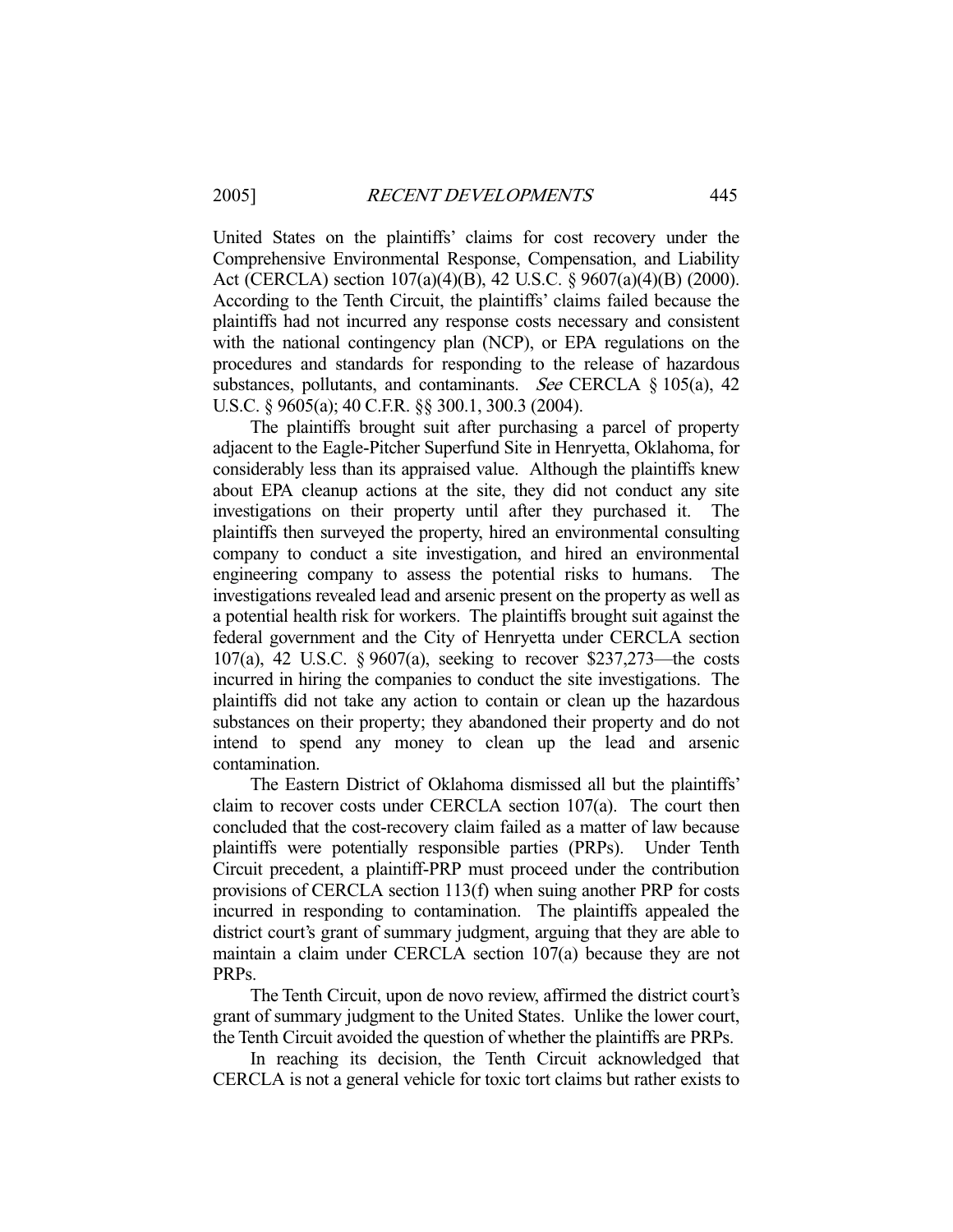further two goals: facilitating the cleanup of hazardous waste sites and imposing the costs of such cleanup on parties responsible for the contamination. Young v. United States, 394 F.3d 858, 862 (citing Meghrig v. KFC Western, Inc., 516 U.S. 479, 483 (1996)). The court then laid out the elements necessary for a plaintiff to establish a prima facie case for cost-recovery under section 107(a). A plaintiff must prove (1) the site is a facility, (2) defendant is a responsible person, (3) the release or threatened release of a hazardous substance has occurred, and (4) the release or threatened release caused the plaintiff to incur necessary response costs consistent with the NCP.

 The Tenth Circuit then pointed to the language of section  $107(a)(4)(B)$ , which states that a private party may recover "any ... necessary costs of response incurred . . . consistent with the national contingency plan." 42 U.S.C.  $\S 9607(a)(4)(B)$ . The plaintiff thus bears the burden of proving its response costs were both necessary and consistent with the NCP. United States v. Hardage, 982 F.2d 1436, 1447 (10th Cir. 1992). With respect to the statutory requirement that the cost be necessary, the court pointed out that the response cost must be "necessary to the containment and cleanup of the hazardous releases." Young, 394 F.3d at 863 (quoting *Hardage*, 982 F.2d at 1448). Next, the Tenth Circuit stated that it was in agreement with other circuit courts of appeals that recognized costs cannot be deemed "necessary" to the containment and cleanup of hazardous releases absent some nexus between the alleged response costs and an actual effort to respond to the environmental contamination. Id.

 The court then discussed the consistency requirement in the language of section 107(a). Any response action must be consistent with the NCP. Bancamerica Commercial Corp. v. Mosher Steel of Kansas, Inc., 100 F.3d 792, 796 (10th Cir. 1996). According to the NCP, "[a] private party response action will be considered 'consistent with the NCP' if the action, when evaluated as a whole, is in substantial compliance with the applicable requirements ... and results in CERCLA-quality clean-up."  $40$  C.F.R. § 300.700(c)(3)(i).

 In conclusion, the Tenth Circuit stated that even if the assumption is made that all the costs incurred could be properly characterized as "response costs," the costs were neither necessary to the containment and cleanup of hazardous releases nor consistent with the NCP. The court reasoned that the plaintiffs' alleged response costs claim failed as a matter of law because the costs were not tied in any manner to the actual cleanup of the hazardous releases from the site. According to the NCP, a response action in a private party cost-recovery action must be in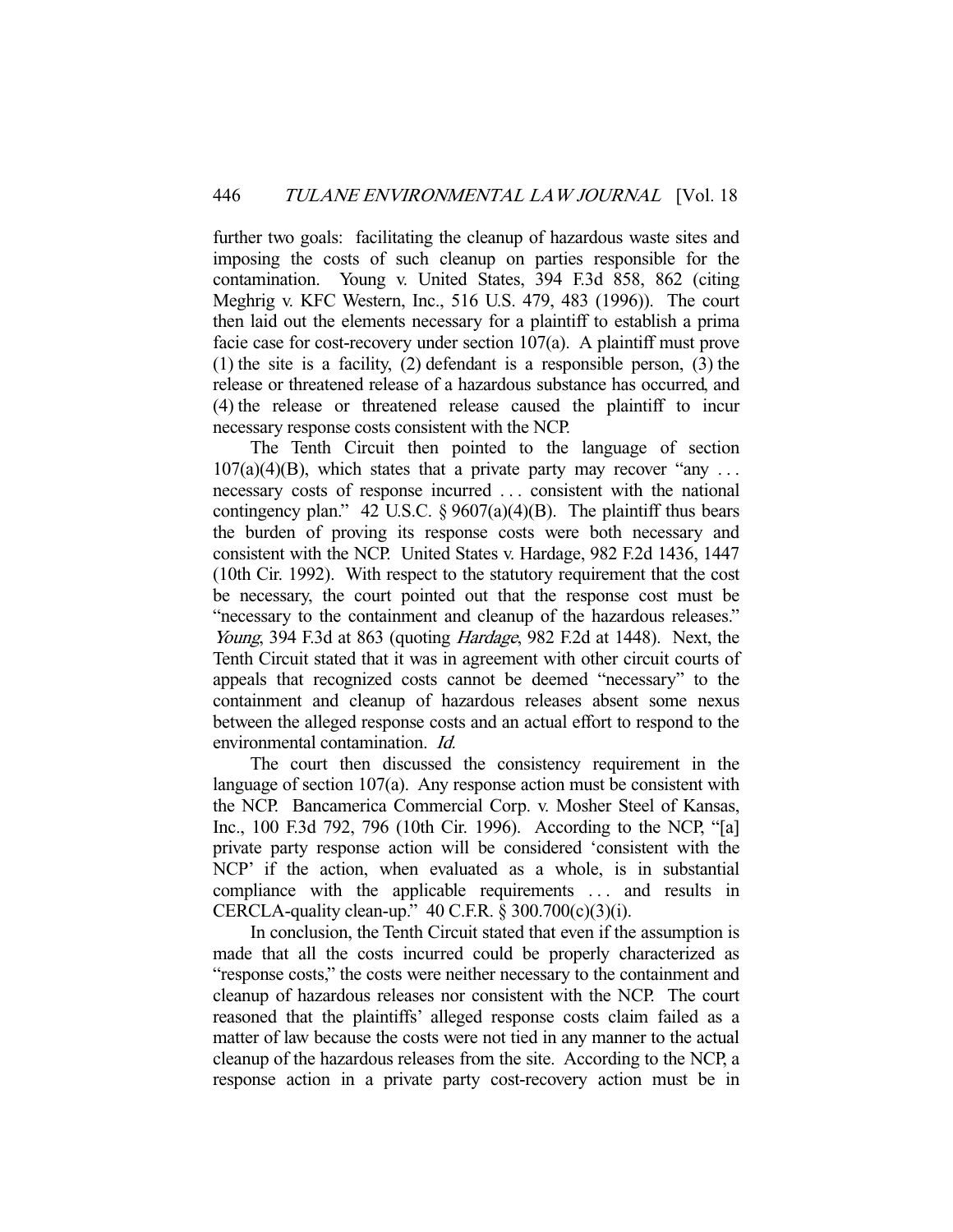compliance with 40 C.F.R. section  $300.700(c)(5)-(6)$  in order to result in a CERCLA-quality cleanup. The court concluded that the plaintiffs incurred no costs consistent with NCP because their actions did not result in any cleanup. The court dismissed the plaintiffs' argument that they were not required to follow their initial actions with additional response action because the source is a defendant-controlled site. According to the court, the costs appeared to be incurred in connection with litigation and therefore are not compensable. In the court's opinion, the plaintiffs had failed to establish an essential element of their costrecovery claim, that the release or threatened release of a hazardous substance caused them to incur necessary response costs consistent with the NCP.

Lisa Hargadon

#### III. FEDERAL INSECTICIDE, FUNGICIDE, AND RODENTICIDE ACT

## Hardin v. BASF Corp., 397 F.3d 1082 (8th Cir. 2005)

 The United States Court of Appeals for the Eighth Circuit upheld a district court's ruling that state tort claims arising out of herbicide labeling were preempted by the Federal Insecticide, Fungicide, and Rodenticide Act (FIFRA), 7 U.S.C. § 136-136y (2000). In this instance, rice farmers used defendant BASF Corporation's (BASF) Facet herbicide (Facet) in a manner that contaminated plaintiffs' tomato crops. The Eighth Circuit held that labeling was the real issue because any remedy would require BASF to alter the Facet label. And, once altering the label is at stake, FIFRA's labeling requirements preempt any state law.

 The Eighth Circuit began its treatment of the issue by describing the injury suffered by the tomato farmers. The farmers were harmed by "offtarget drift" of Facet. Off-target drift occurs when an herbicide is applied aerially. Any aerial application of herbicide will cause a small amount of the herbicide to drift through the air, eventually landing in nearby areas. The small amount of drift created from these applications is usually harmless, but Facet is unusual because it is extremely harmful to domestic plants, such as tomatoes, even in small amounts. In this case, the drift landed on the farms of commercial tomato growers and injured their plants.

 The court then discussed the nature of preemption and explained why FIFRA preempted the plaintiffs' state law claims in this case. First, the plaintiffs' claims were couched in negligence and strict liability, but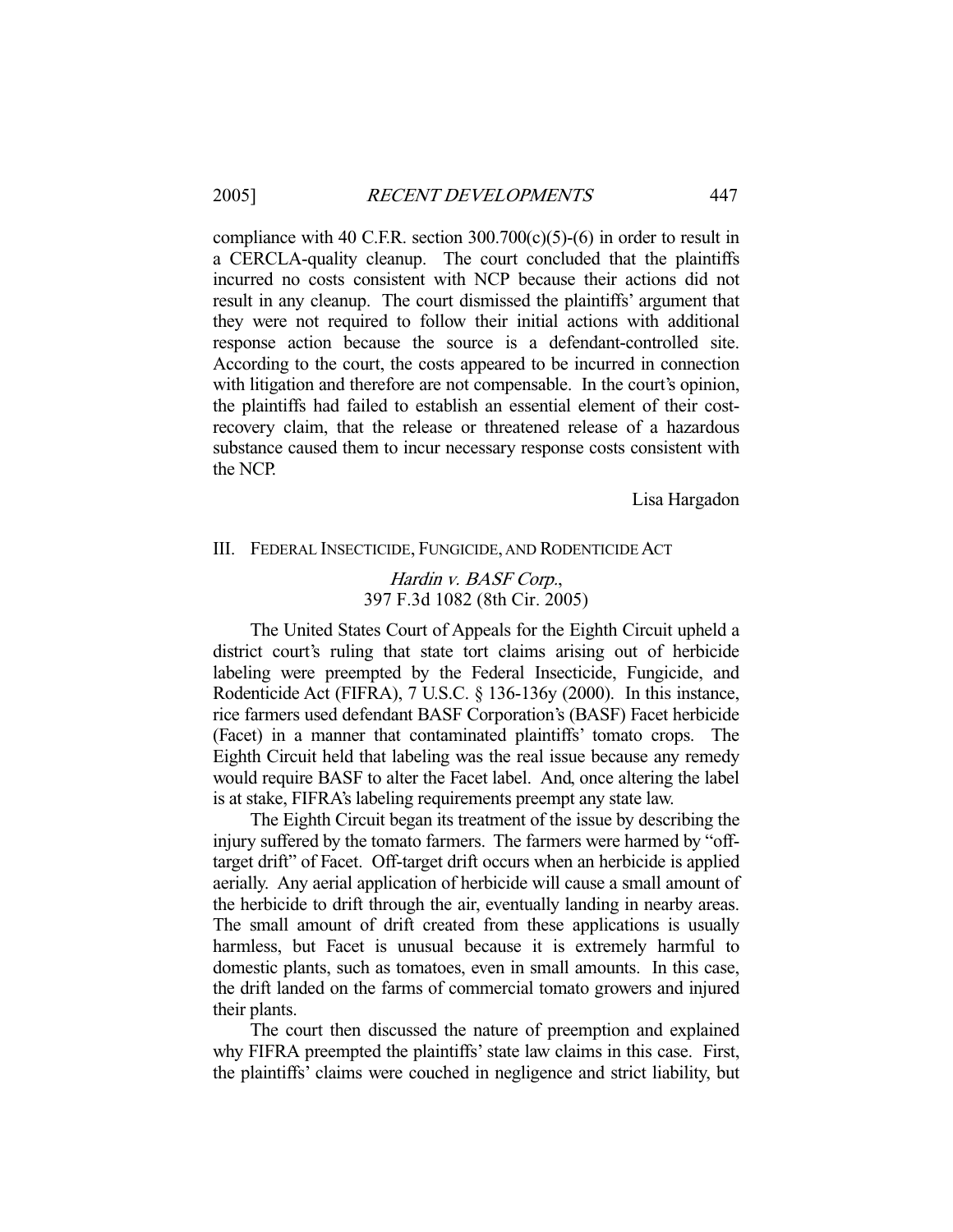the court found they were really based in labeling practices. The EPA regulates all herbicide labels under FIFRA, including the label of BASF's product Facet. The EPA-determined labeling of Facet already contained warnings about aerial application, which included special instructions for Arkansas aerial application. Not only does the EPA regulate herbicide labels, but FIFRA has an explicit provision providing preemption as a defense to herbicide producers if their labeling is called into question.

 The court's discussion of preemption focused on the fact that it does not matter how plaintiffs couch their claim because the law requires a federal remedy. The claims available to plaintiffs under state law included design defect or manufacturing error, but not defective labeling or breach of express or implied warranties. According to Arkansas state law, a design defect exists if plaintiffs can prove that a product is unsafe for its use and consumption. ARK. CODE. ANN. §§ 4-86-102, 16-116-102 (2000). The plaintiffs' argument in this case failed because Facet is safe and effective for its designed use, namely protecting rice farms from barnyard grass.

 The plaintiffs' further argued that no use of Facet by rice farmers would prevent the drift that harmed their tomato plants. The court rejected this argument as inconsistent with *Netland v. Hess & Clark, Inc.*, 284 F.3d 895 (8th Cir. 2002). In Netland, the Eighth Circuit found that FIFRA preempted *any* claim that "directly or indirectly" challenged EPA's labeling authority. *Id.* at 898-900. The standard is satisfied by asking "whether in seeking to avoid liability for any error, would the manufacturer choose to alter the label or the product." *Id.* at 900. In the instant case, the answer for BASF would be to alter the label rather than the product. Or the defendant could change the label to one that precludes all aerial application of the herbicide, in favor of only ground application. Because a simple label change, such as the ones above, could remedy the situation, FIFRA vests the authority to set label standards exclusively in the EPA.

 Finally, the court noted that plaintiffs could not show that Facet is unreasonably dangerous because it could be applied in a contained manner that would no longer harm tomato farmers in plaintiffs' situation. Further, Facet is "extraordinarily effective" for its intended use of killing barnyard grass in rice crops; this alone precluded plaintiffs from prevailing on that claim.

Jaclyn Strassberg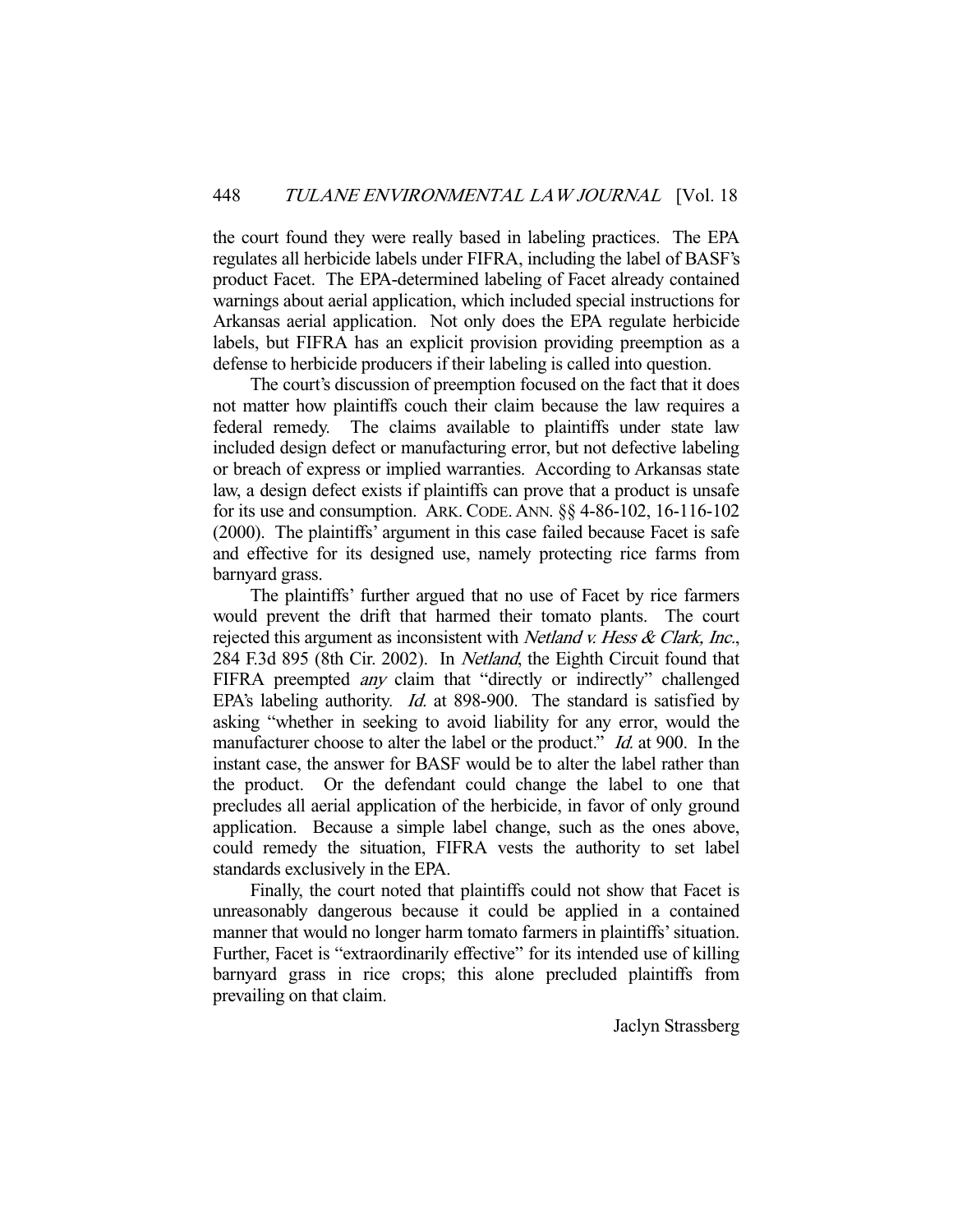#### IV. NATIONAL ENVIRONMENTAL POLICY ACT

# Fuel Safe Washington v. Federal Energy Regulatory Commission, 389 F.3d 1313 (10th Cir. 2004)

 In Fuel Safe Washington v. Federal Energy Regulatory Commission, the United States Court of Appeals for the Tenth Circuit denied petitioner Fuel Safe Washington's (FSW) request for review of two orders of the Federal Energy Regulatory Commission (FERC) granting a Certificate of Public Convenience and Necessity (Certificate) to Georgia Strait Crossing Pipeline LP (GSX) to build a new natural gas pipeline and ancillary facilities in Washington state and denying requests for rehearing. FSW brought suit against FERC seeking to vacate FERC's final orders or to remand to FERC for further proceedings. FSW alleged that FERC improperly exercised jurisdiction over the pipeline because the pipeline would not transport gas in interstate commerce, and that the Final Environmental Impact Statement (FEIS) issued by FERC pursuant to the project was deficient because it failed to address reasonable alternatives, transboundary impacts, cumulative acoustic impacts and the impacts of reasonably foreseeable earthquakes. The Tenth Circuit held that FSW's jurisdictional challenge failed because FSW had not complied with the statutory mandate of the Natural Gas Act, which required FSW to seek rehearing by FERC before petitioning for judicial review. Fuel Safe Washington v. Fed. Energy Regulatory Comm'n, 389 F.3d 1313, 1321-22 (10th Cir. 2004). In addition, the court held that FSW's claims regarding the sufficiency of the FEIS, brought under the National Environmental Policy Act (NEPA) were likewise without merit. Id. at 1327.

 On April 24, 2001, GSX applied for Certificates from FERC to construct and operate a natural gas pipeline and accompanying facilities in Whatcom and San Jose Counties in Washington state. The proposed pipeline would primarily transport Canadian gas to Canadian consumers on Vancouver Island—at most, only ten percent of the pipeline's capacity would transport gas to United States markets. In the summer of 2001, FERC issued a "Notice of Intent to Prepare an EIS" for the GSX project, received comments from the public and held two public meetings regarding the project. In December 2001, FERC filed its draft EIS, setting a February 4, 2002, deadline for public comments. FERC also held another public meeting on February 26, 2002. Subsequently, FERC issued a Preliminary Determination concluding that, subject to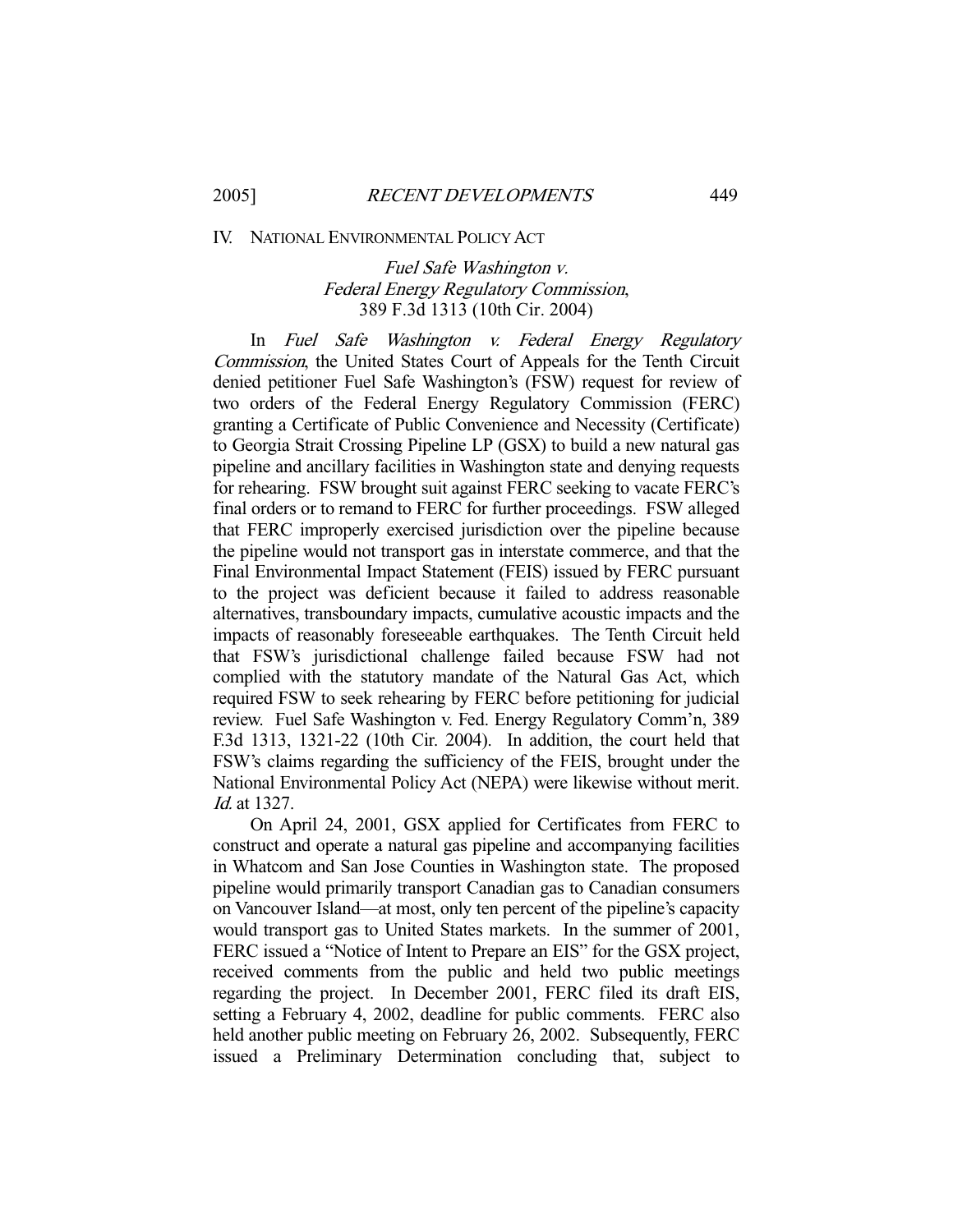completion of the environmental review process, the proposed project's benefits outweighed its potential adverse effects.

 On June 17, 2002, Whatcom County filed a motion to dismiss GSX's application, or alternatively seeking rehearing from FERC. Whatcom County argued that FERC "lacked jurisdiction over the pipeline under section 7 of the [Natural Gas Act] because the gas supply sources and end consumers were Canadian, and there was therefore no interstate transportation of the gas." *Id.* at 1319. On September 20, 2002, FERC issued a final order denying Whatcom County's motion, analyzing the environmental issues and issuing a Certificate authorizing GSX to proceed with the construction and operation of the proposed pipeline. On March 17, 2003, FSW sought review in the United States Court of Appeals for Ninth Circuit. After FERC moved to dismiss based on improper venue, the Ninth Circuit transferred the case to the Tenth Circuit. FSW's petition for judicial review followed.

 The Tenth Circuit rejected FSW's jurisdictional argument in its entirety. Under section 19(b) of the Natural Gas Act, no objection to orders issued by FERC may be considered by the courts of appeals unless the objection was first raised before FERC in an application for rehearing. See 15 U.S.C.  $\S 717(b)$  (2000). In the instant case, FSW argued that the general rule of section 19(b) was inapplicable because its challenge to FERC's jurisdiction was a challenge of subject matter jurisdiction which may always be raised; and, alternatively, that Whatcom County had previously raised the jurisdictional issue before FERC in satisfaction of the requirement that objections first be raised in an application for rehearing. The court rejected FSW's claim of a distinction between regulatory jurisdiction and subject matter jurisdiction, citing a line of cases denying jurisdictional challenges not previously brought before FERC in an application for rehearing. The court also rejected FSW's attempt to rely on Whatcom County's petition for rehearing as a basis for FSW's petition for subsequent judicial review, holding that FSW could not "bootstrap its way into . . . court by relying upon the fact that another party argued the issue before [FERC]." *Id.* at 1322.

 The court next addressed FSW's NEPA arguments, which challenged the sufficiency of FERC's FEIS. FSW first claimed that the FEIS inadequately analyzed alternatives to the project by arbitrarily abbreviating such analysis in the scope of the project and by inappropriately eliminating alternatives that were considered. The court, applying an abuse of discretion standard to determine whether FERC took a "hard look" at environmental concerns (as required by NEPA),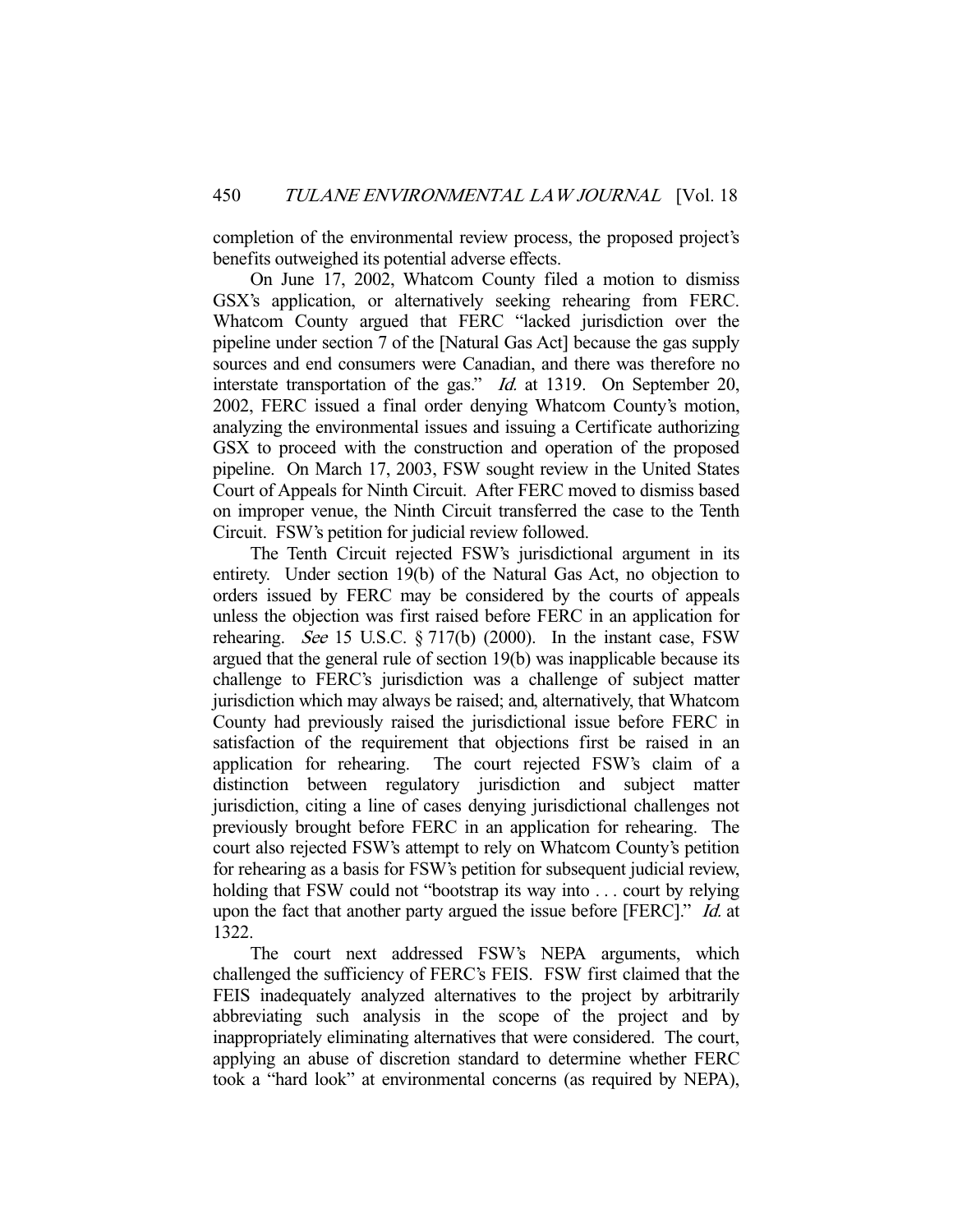found that FERC's definition of the project was not overly narrow and did not compel FERC to ignore other means to meet the project's objective of providing natural gas to Vancouver Island in order to meet increasing electrical power needs. According to the court, the FEIS cited other potential methods to increase electrical power on the island and adequately explained why each was not a feasible alternative. Furthermore, the court found that FERC adequately considered alternative pipeline routes in addition to the route ultimately selected. In light of the deferential standard of review, the court held that FERC had taken a "hard look" at available alternatives and validly rejected each due to engineering or environmental difficulties, or because the alternative would leave the need for the project unfulfilled.

 FSW next claimed that the FEIS failed to adequately consider transboundary effects. However, because FSW had not challenged this alleged failure in its rehearing request, the court held that section 19(b) of the Natural Gas Act precluded judicial review of the claim. FSW also claimed that the FEIS failed to consider various acoustic effects of the project on the marine environment. The court also rejected these claims. Because the acoustic effects from repair and maintenance of the pipeline would be speculative, the court held that FERC need not consider these effects in the FEIS. Additionally, the court found that FSW had not challenged the adequacy of the FEIS's analysis of acoustic effects from construction, which FERC reasonably presumed would be mirrored by any potential effects from repair or maintenance. The court also held that the FEIS adequately considered the cumulative acoustic effects of the project, both in light of background marine noise and in light of reasonably foreseeable future projects. Although the court noted that the FEIS' cumulative acoustic impact analysis was not a "model of clarity or thoroughness," the court found that under the applicable deferential standard of review, FERC reasonably concluded that such impacts would occur only during the limited time period of pipeline construction. The court also rejected FSW's contention that the FEIS devoted insufficient attention to the cumulative effects of the project along with other current and reasonably foreseeable future actions, finding that FERC's analysis here was neither arbitrary nor capricious.

 Finally, the court addressed and rejected FSW's argument that the FEIS failed to evaluate the consequences of all reasonably foreseeable future earthquakes. Here, the court found that FERC's mitigation analysis with respect to earthquakes was adequate. Although various commentators raised concerns as to whether FERC applied the proper engineering standard for the pipeline to withstand earthquakes, the court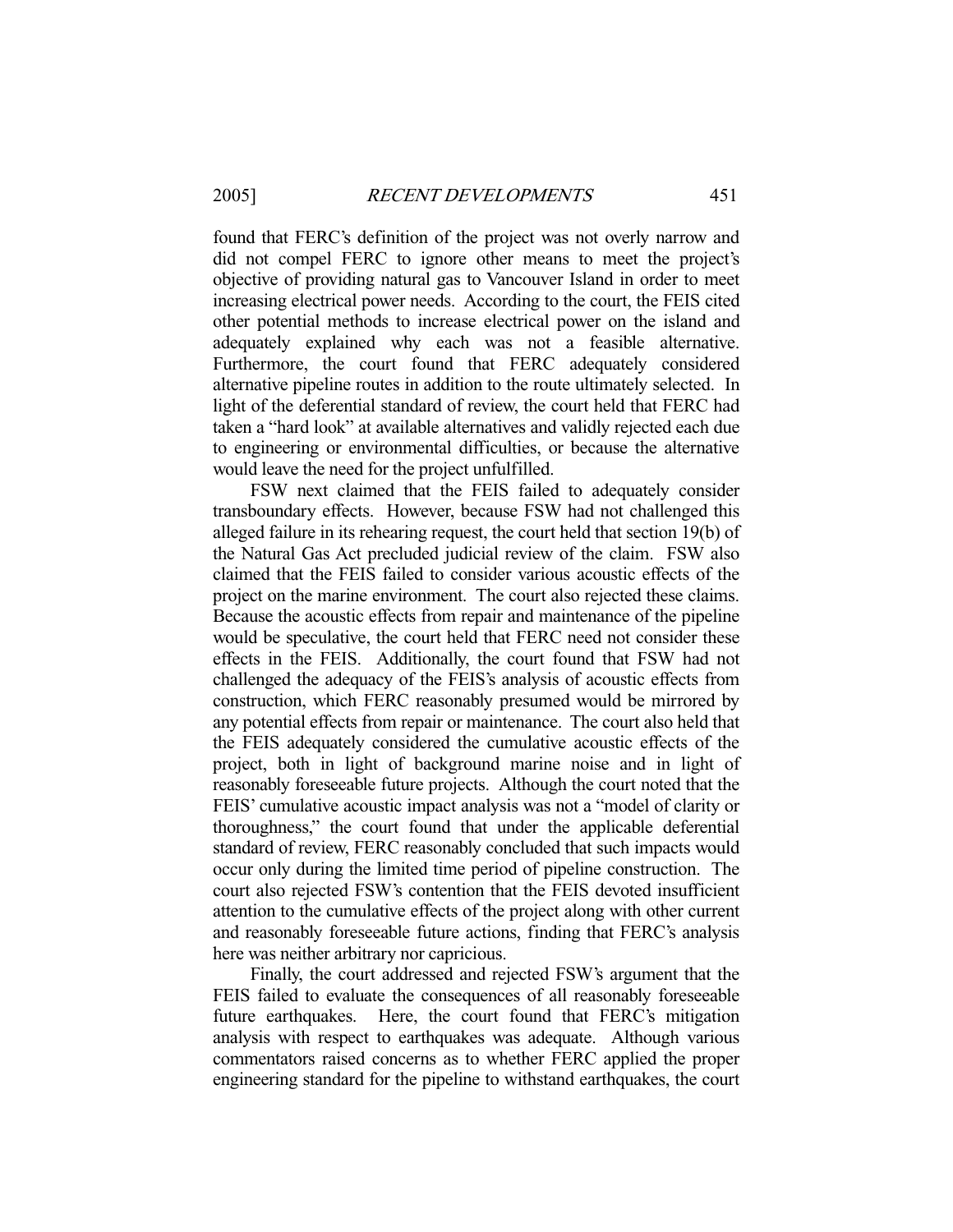found that FERC considered these views before rejecting them, thus satisfying the deferential "hard look" standard required by NEPA.

Jason Rapp

# High Sierra Hikers Ass'n v. Blackwell, 390 F.3d 630 (9thCir. 2004)

 In High Sierra Hikers Ass'n v. Blackwell, the United States Court of Appeals for the Ninth Circuit held that the United States Forest Service (Forest Service) violated NEPA through the issuance of multi-year special-use permits and one-year renewals of existing special-use permits without preparing either environmental assessments (EA) or environmental impact statements (EIS). The court also reversed the lower court's summary judgment holding, finding that, by deciding to grant special-use permits at existing levels, without considering what impact this decision would have on the agency's responsibilities under the Wilderness Act, triable issues of fact existed as to whether the Forest Service degraded wilderness lands in violation of the Wilderness Act.

 The John Muir and Ansel Adams Wilderness Areas encompass over 800,000 acres, stretching from the Mammoth Lakes to Lone Pine, California. Both the Inyo and Sierra National Forests contain some portion of each wilderness area. Both wilderness areas provide users unique opportunities to hike, camp, fish, and mountain climb. To access these recreational areas, packstock, including horses and mules, have traditionally been used. Commercial packstock operators provide the public access to these resources to enable transportation of supplies, provide guided tours, and grant access to backcountry areas. The Forest Service regulates the usage of the wilderness areas by issuing permits. Commercial outfitters, including the packstock operators, must obtain a "special-use permit" to engage in their commercial enterprises.

 In 1997, the Forest Service issued a draft EIS proposing to replace existing management plans for the John Muir and Ansel Adams Wilderness Areas with new management plans. On April 10, 2000, High Sierra filed suit in federal district court seeking declaratory and injunctive relief against the Forest Service for the new management plans in the John Muir and Ansel Adams Wilderness Areas. High Sierra claimed that the Forest Service had (1) violated the National Forest Management Act by failing to meet or implement Forest and Wilderness Standards, (2) violated the Wilderness Act by failing to determine if commercial services are necessary and proper and by allowing commercial services to degrade the wilderness, and (3) violated NEPA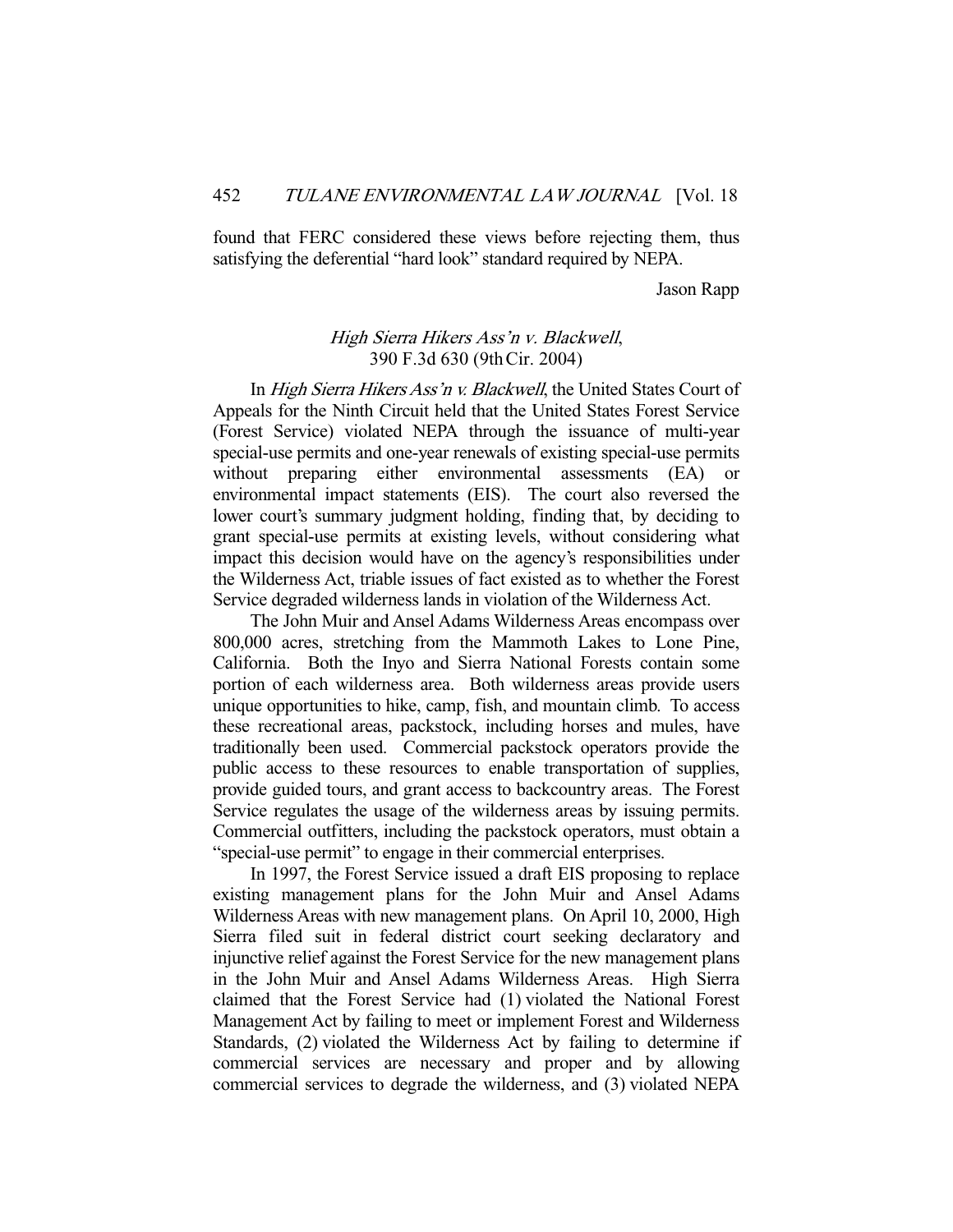by failing to prepare environmental analyses before issuing special-use permits. In response, the Forest Service filed a motion to dismiss, or alternatively, for summary judgment on the grounds that High Sierra's suit was barred by *Lujan v. National Wildlife Federation*, 497 U.S. 871 (1990), as an impermissible programmatic challenge. The Forest Service also argued that High Sierra's suit should have been dismissed because there was no final agency action from which High Sierra could obtain relief under the Administrative Procedure Act. Then, on April 20, 2001, the Forest Service issued a final EIS, a Record of Decision, and a 2001 Wilderness Management Plan for the John Muir and Ansel Adams Wilderness Areas. These documents, which now analyzed the need for commercial packstock services and found them necessary, again replaced the management plans for the two wilderness areas. Both High Sierra and the Forest Service filed supplemental briefs addressing the revised management plans, as ordered by the district court.

 On June 5, 2001, the district court issued a decision on the merits of the case. The district court granted the Forest Service's motion for summary judgment as to the claims brought under the Wilderness Act and the National Forest Management Act. The court found that the April 20, 2001, revised management plans analyzed the need for commercial packstock services and found them necessary, thus the court considered these claims moot. The district court also granted the Forest Service's summary judgment motion on High Sierra's claim that the Forest Service was degrading the wilderness areas by allowing the commercial packstock services. The court stated that the Forest Service had broad discretion to determine how much pack use to allow and how to deal with the impacts of such use. The court did, however, grant summary judgment to High Sierra on its NEPA claim. The district court found that the Forest Service was violating NEPA by issuing multiyear special-use permits and granting one-year renewal special-use permits to packstock operators without first analyzing the impact of this practice by completing an EIS. On January 9, 2002, the district court issued an order granting injunctive relief and ordering the Forest Service to conduct a NEPA analysis of the cumulative impacts of commercial packstock use in the wilderness areas by December 31, 2005, and a site-specific analysis by December 31, 2006. The court also ordered, in the interim, a reduction in the allocation of special-use permits and limited access to areas of environmental concern. Both High Sierra and the Forest Service appealed to the Ninth Circuit.

 The Ninth Circuit, reviewing the district court's findings de novo, affirmed in part, reversed in part, and remanded. The Ninth Circuit first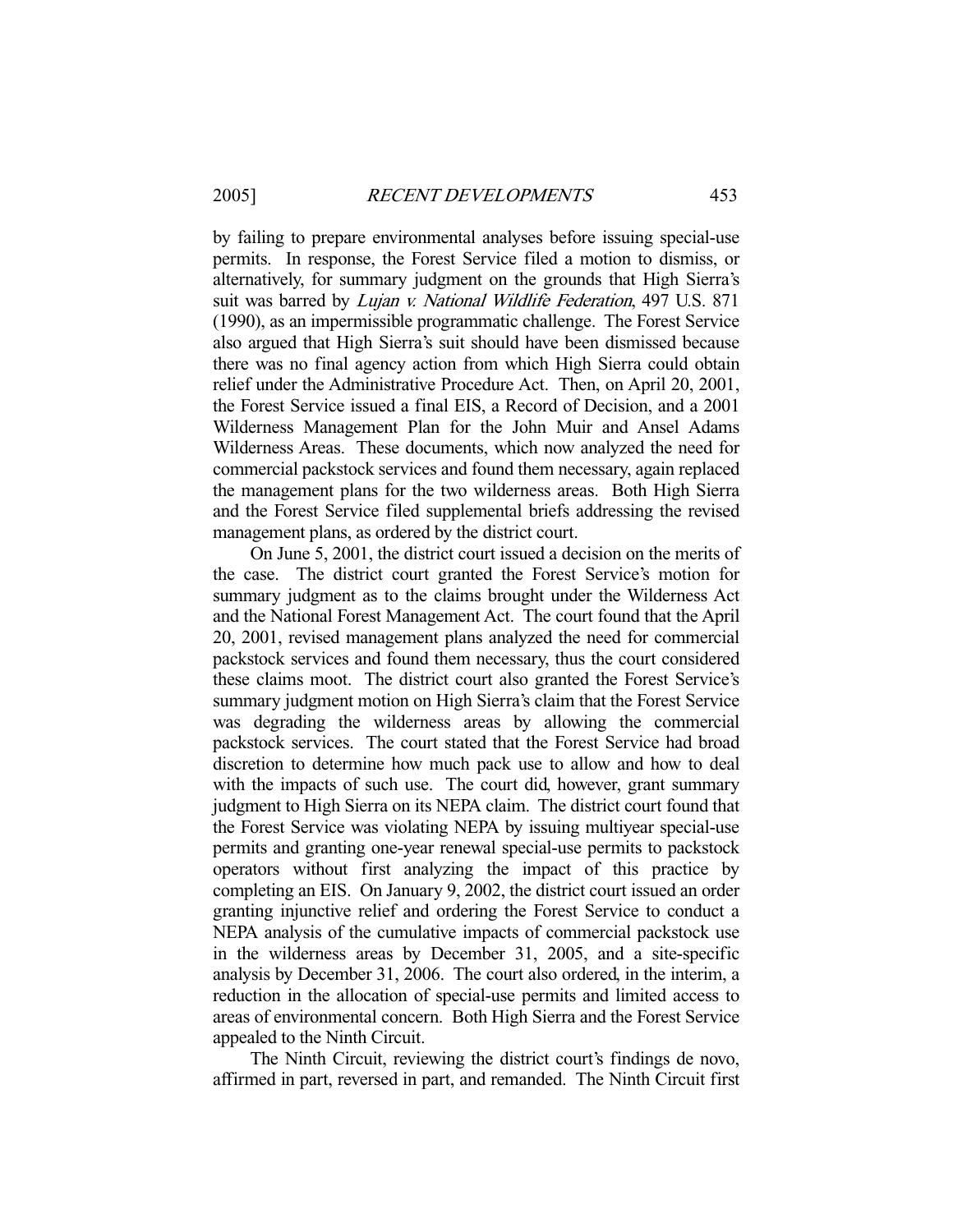addressed whether High Sierra's claims were ripe under the requirements of Lujan v. National Wildlife Federation, 497 U.S. 871, 882-94 (1990). The court determined that High Sierra had alleged "specific discrete agency actions taken by the Forest Service that have caused harm." High Sierra Hikers Ass'n v. Blackwell, 390 F.3d 630, 639 (9th Cir. 2004). The Ninth Circuit also determined that the issuance of special-use permits was a final agency action as required in *Lujan*, and thus agreed to address all of the issues on the merits.

 The Ninth Circuit then turned its attention to High Sierra's NEPA claim. After briefly stating that NEPA required federal agencies to prepare an EIS, or at least an EA, for "all significant federal actions affecting the quality of the human environment," the Ninth Circuit determined that "the issuance of multi-year special-use permits to the commercial packers constitutes major federal action that significantly affects the environment and requires the agency to prepare a detailed EIS." *Id.* at 640. The court further stated that the Forest Service had breached its obligation under NEPA to take the required "hard look" at its environmental consequences through an EA or EIS regarding the issuance of multiyear special-use permits. Upon this reasoning, the Ninth Circuit upheld the district court's finding that the Forest Service had violated NEPA through the issuance of multi-year special-use permits. In regard to the one-year renewals of special-use permits, the Ninth Circuit again upheld the district court's findings that the Forest Service had violated NEPA by issuing these renewals. The Ninth Circuit determined that these renewal permits were not "categorical exclusions" outside of NEPA. While the Forest Service had at first classified the renewals as "categorical exclusions," the Ninth Circuit relied on the Forest Service's own handbook of regulations, which prohibited "categorical exclusions" in all wilderness areas, to determine the status of the one-year-renewal permits. The Ninth Circuit held that "the agency's failure to prepare an EIS prior to the renewal of the special-use permits has violated NEPA by failing to take the requisite 'hard look' at the environmental consequences of its proposed action." *Id.* at 641.

 The Ninth Circuit then addressed the injunctive relief ordered by the district court. The Forest Service argued that the scope of the relief granted imposed significant and inappropriate burdens on the agency. It specifically argued that the injunction interfered with its discretion by ordering it to conduct a cumulative impact analysis before analyzing site specific impacts. The Ninth Circuit stated that courts generally have broad discretion in fashioning equitable relief. The court also stated, relying on Amoco Production Co. v. Village of Gambell, 480 U.S. 531,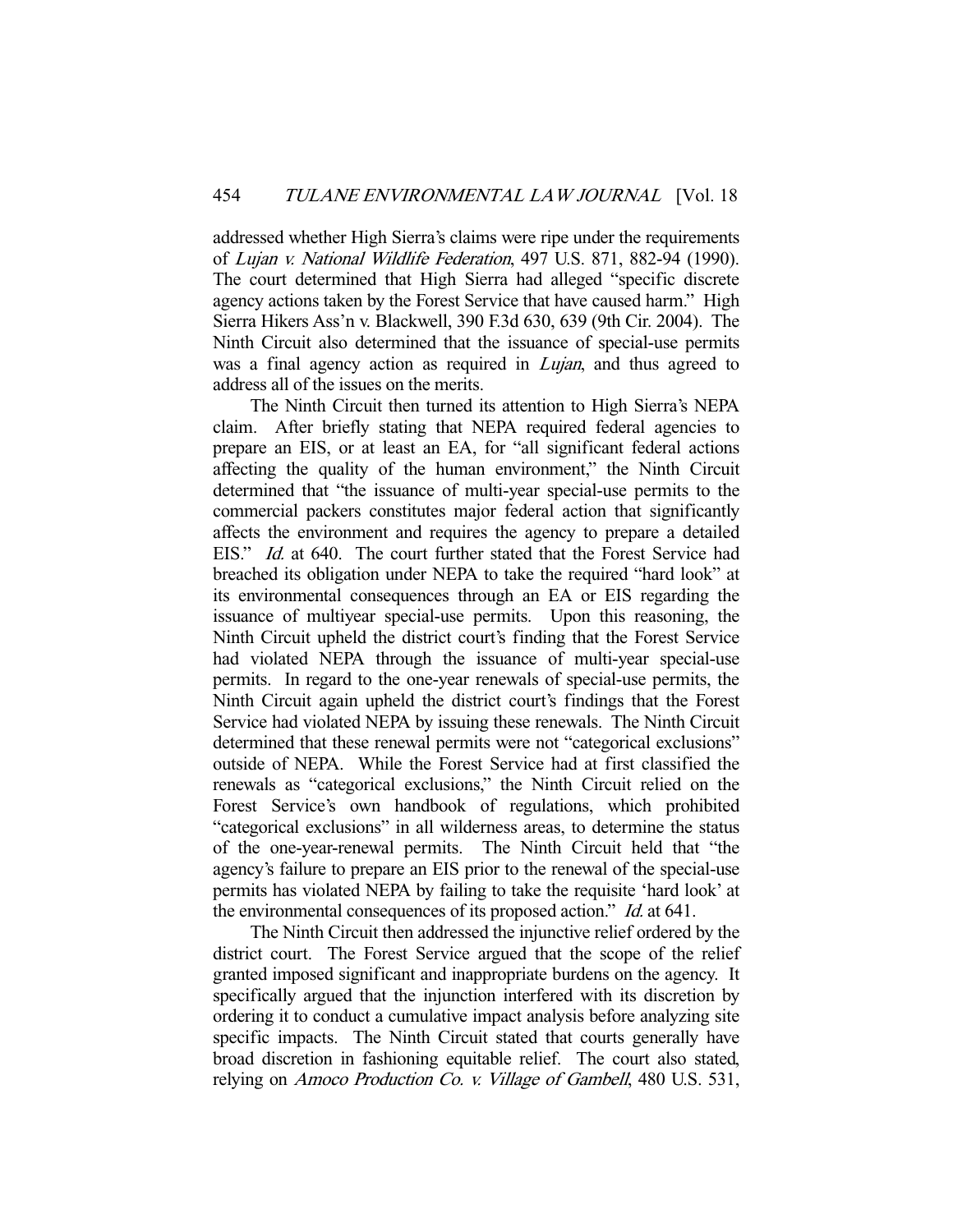542 (1987), that injunctive relief should be based on irreparable injury and inadequate legal remedies. Following this basis, the Ninth Circuit reasoned that in the NEPA context, failure to evaluate the environmental impact of a major federal action creates an irreparable injury, strongly favoring the issuance of an injunction. The Ninth Circuit relied on the district court record to determine that not only was environmental injury "likely" in the John Muir and Ansel Adams Wilderness Areas, but that it did occur as a result of commercial packstock activity until the district court issued its injunction. The Ninth Circuit then found that "the district court crafted a fair and balanced injunction that provided for interim relief for the environment pending compliance with NEPA and did not drastically curtail the packers' operations." High Sierra Hikers Ass'n, 390 F.3d at 642-43. The Ninth Circuit then stated, relying on the Wilderness Act, 16 U.S.C. §§ 1131-1136 (2000), that Congress had recognized the public interest in maintaining wilderness areas. The court found that this public interest further weighed in favor of granting equitable relief through the issuance of an injunction. Finally, the court dismissed the Forest Service argument that the district court's injunction interfered with agency operation by requiring a cumulative analysis before site specific analysis. The Ninth Circuit held that not only does the injunction requirement that cumulative impacts be analyzed first comport with the requirements of NEPA, but analyzing the cumulative impacts of commercial packstock use before site specific use will be necessary to the overall decisionmaking process of the agency. Thus, the Ninth Circuit affirmed the district court's injunctive relief order in full.

 The Ninth Circuit then turned its attention to High Sierra's claim that the Forest Service violated the Wilderness Act. High Sierra claimed that the Wilderness Act, 16 U.S.C.  $\S$  1133(d)(5), required that before an agency could authorize commercial services in a wilderness area, the agency first had to determine the amount and type of commercial services that were necessary and proper. In addressing this claim, the court noted that the Wilderness Act generally prohibits commercial enterprises in wilderness areas, but authorizes such services "to the extent necessary for activities which are proper for realizing the recreational or other wilderness purposes in the area." 16 U.S.C. § 1133(c)-(d)(5). The court first deferred to the Forest Service decision that packstock was "necessary" in the John Muir and Ansel Adams Wilderness Areas. The court stated that broad deference should be given to the Forest Service Needs Assessment which found that packstock was needed to provide access to those people who would otherwise not be able to enjoy the wilderness areas. However, the Ninth Circuit stated that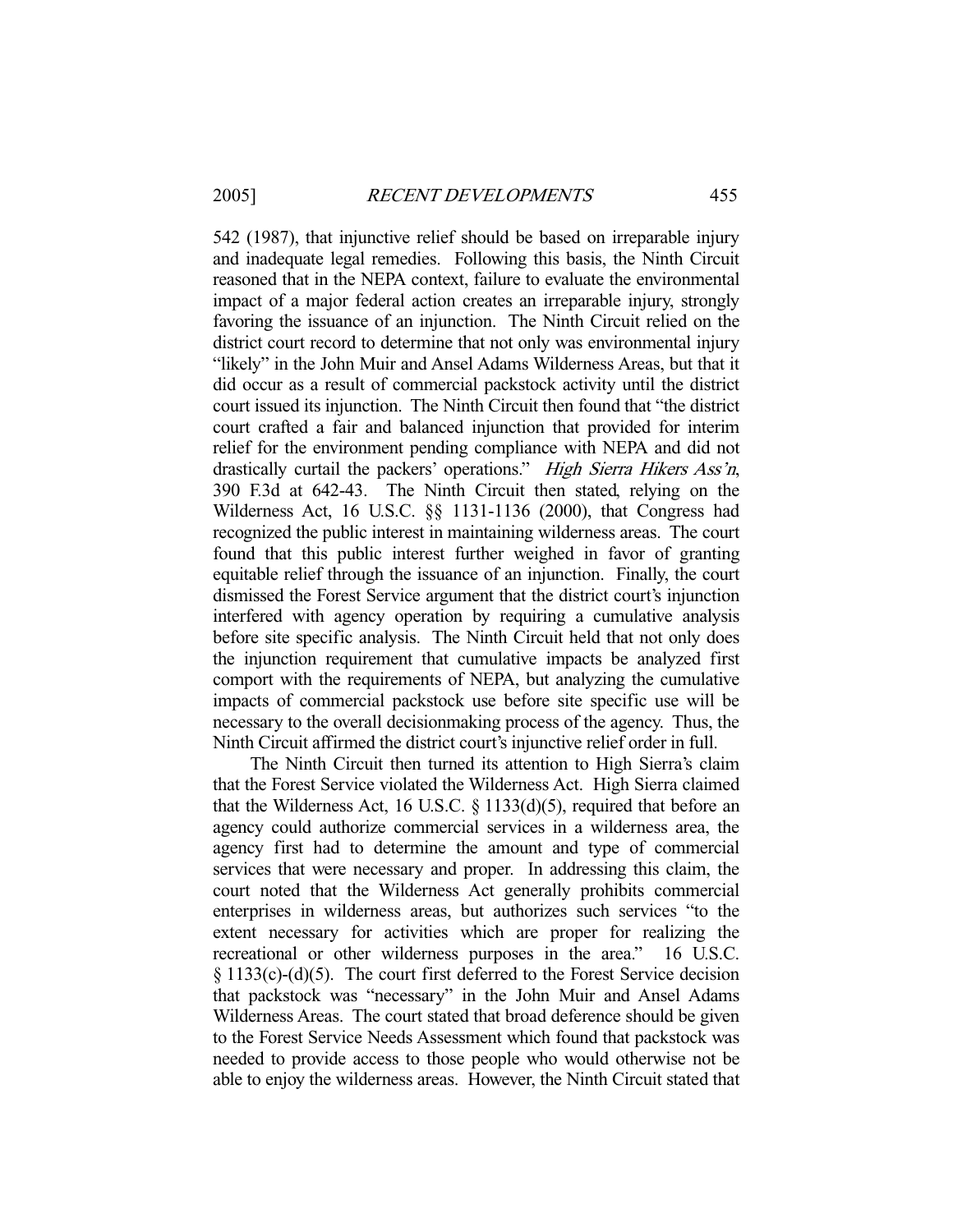under the Wilderness Act, this finding of "necessity" only allowed the Forest Service to allow commercial packstock use to the *extent* necessary. Thus, the Ninth Circuit determined that the Forest Service was required to prove that it only allowed commercial packstock use to the extent necessary to achieve the goals of the Wilderness Act. The court noted that nowhere in the Forest Service Wilderness Plan of 2001 or the Needs Assessment did the Forest Service state to what extent commercial packstock use was necessary. The court determined that in developing its Needs Assessment, the Forest Service examined three independent factors related to commercial packstock services: the type of activities for which the services were needed, the extent to which current permits were being used, and the amount of use the land could tolerate. The Ninth Circuit held that while all three of these factors were relevant to consider the extent that commercial packstock services were necessary, the Forest Service failed to consider the three factors together in relation to one another. The court determined that this resulted in the Forest Service continuing to issue permits at preexisting levels, rather than at levels which would preserve the wilderness character of the land. The court found that because of this oversight, the Forest Service failed to balance the negative impact that the commercial activity was having on the wilderness land, and possibly resulted in elevated recreational activity at the expense of the long-term preservation of the land.

 The Ninth Circuit then considered what degree of deference should be given to the Forest Service decision to issue permits at preexisting levels. The court determined that because the Forest Service was not acting with the "force of law," its decision could only be afforded respect based on the persuasiveness of the decision. The court stated that when applying this review, it would look to the process the agency used in arriving at its decision. The court, citing Wilderness Society v. United States Fish & Wildlife Service, 353 F.3d 1051, 1068 (9th Cir. 2003), stated that the "interpretation's thoroughness, rational validity, and consistency with prior and subsequent pronouncements . . . the logic and expertness of an agency decision, the care used in reaching the decision, as well as the formality of the process used" were all factors that could be considered in its review. Concluding that the overarching objective of the Wilderness Act was to protect the wilderness character of the land, the Ninth Circuit found that the Forest Service decision to issue permits at preexisting levels in spite of documented damage resulting from commercial packstock use did not have "rational validity." The court further found that because the Forest Service granted the permits without going through the required NEPA impact analysis process, the Forest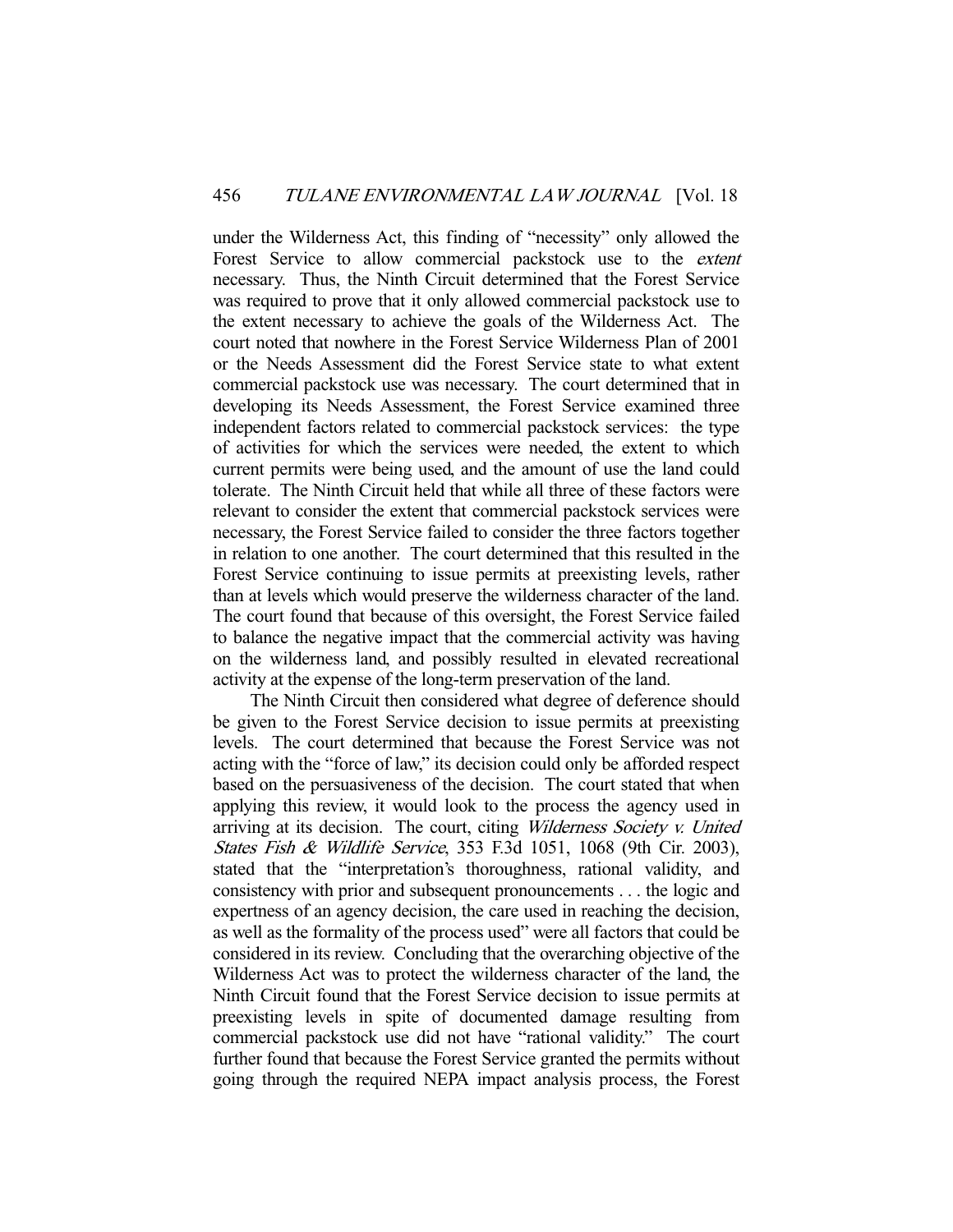Service decision also lacked legal formality. Therefore, the Ninth Circuit held that the Forest Service was not within its statutory discretion when it granted the permits, and so the court reversed the district court's grant of summary judgment for the Forest Service on this claim. Finally, the Ninth Circuit determined that the injunction granted by the district court in relation to the NEPA violation, while providing adequate equitable relief to prevent future environmental harm to the wilderness areas, did not provide relief for degradation to the wilderness lands that had already occurred. Thus, the Ninth Circuit remanded that issue to the district court to determine the appropriate relief under the Wilderness Act for remediation of any prior degradation to the John Muir and Ansel Adams Wilderness Areas.

Clayton Ratliff

# Lands Council v. Powell, 395 F.3d 1019 (9th Cir. 2005)

In *Lands Council v. Powell*, the United States Court of Appeals for the Ninth Circuit held that the United States Forest Service (Forest Service) failed to comply with both the National Environmental Policy Act (NEPA) and the National Forest Management Act (NFMA) when it approved a timber harvest as part of a watershed restoration project in the Idaho Panhandle National Forest (IPNF or Forest). The Ninth Circuit reversed the United States District Court for the District of Idaho's grant of summary judgment to the Forest Service and granted summary judgment in favor of the Lands Council thereby vacating the Forest Service's decision.

 The Iron Honey Project (Project) is designed to improve the aquatic, vegetative, and wildlife habitat of watersheds within the Project area. As a result of over thirty years of intense logging, eighty-five percent of the watersheds within the Project area are either not functioning, or functioning at risk. After going through the NEPA process—from scoping the project to a Final Environmental Impact Statement (FEIS)—the Forest Supervisor issued a final Record of Decision in February 2002, which contemplated harvesting 1048 acres of the Forest by the "shelterwood harvesting" method. This method cuts the majority of trees in a given harvesting area. The Project called for removal of seventy percent of the canopy within the Project area.

 After the Forest Service denied its administrative appeal, the Lands Council filed suit in district court pursuant to the Administrative Procedure Act (APA) claiming the Forest Service violated both NEPA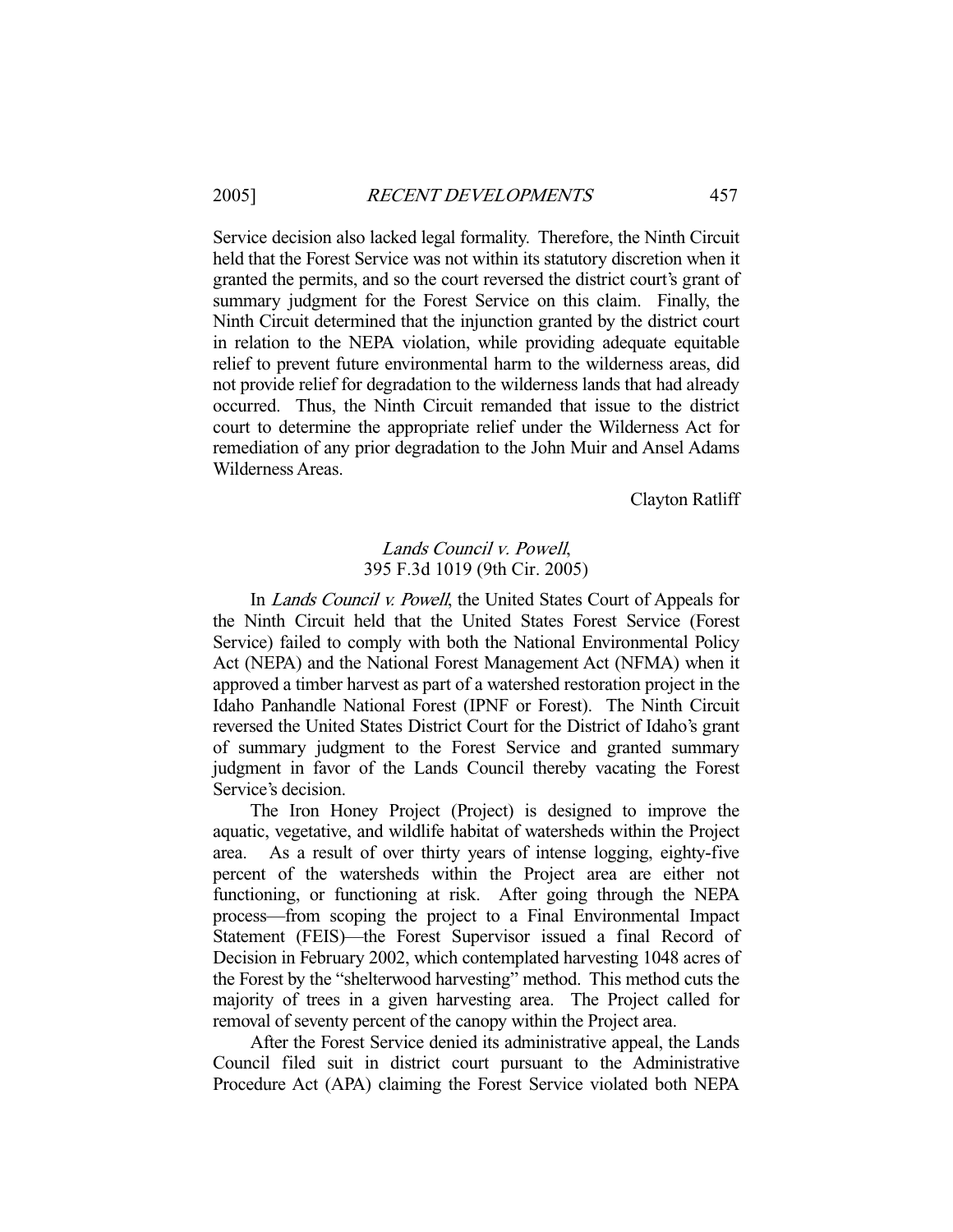and NFMA. The district court found that the Forest Service complied with both statutes and granted summary judgment to the Forest Service. The Ninth Circuit, reviewing de novo, reversed the district court and granted summary judgment to the Lands Council.

 Under NEPA, the Lands Council first alleged that the Forest Service erred in its cumulative effects analysis by failing to take a "hard look" at the cumulative effects of four activities: (1) prior timber harvests, (2) reasonably foreseeable future timber harvests, (3) possible toxic sediment transport, and (4) the impact on Westslope Cutthroat Trout (Cutthroat Trout). The Ninth Circuit held that the Forest Service violated NEPA by failing to take a "hard look" at both prior timber harvests and the impact on the Cutthroat Trout. The Lands Council next alleged that the scientific methodology used in the FEIS was flawed and therefore violated NEPA. Here again, the Ninth Circuit ruled against the Forest Service.

 The Lands Council alleged that the Forest Service violated NFMA by failing to abide by the IPNF Forest Plan in three areas: (1) fisheries protection, (2) soils impact, and (3) old-growth species viability. Based on the record before the court, the Ninth Circuit again found that the Forest Service failed to meet NFMA's statutory requirements.

 Addressing the issue of prior timber harvests, the court agreed with the Lands Council that the FEIS was vague and lacked a detailed cataloguing and discussion of past timber harvesting projects. The court stated that "the general rule under NEPA is that, in assessing cumulative effects, the [FEIS] must give a sufficiently detailed catalogue of past, present, and future projects, and provide adequate analysis about how these projects, and differences between the projects, are thought to have impacted the environment." Lands Council v. Powell, 395 F.3d 1019, 1028 (9th Cir. 2005). Even though the Forest Service did acknowledge past environmental harms from prior harvesting, the FEIS "should have provided adequate data of the time, type, place, and scale of past timber harvests and should have explained in sufficient detail how different project plans and harvest modes affected the environment." Id. Because the FEIS for the Project lacked this information, the Forest Service denied the opportunity for informed public comment which is an essential component of NEPA's procedural mandate.

 With regard to the Cutthroat Trout, the Lands Council argued that the thirteen-year-old habitat data the Forest Service relied on to assess impacts on the trout was out-of-date. Although the Forest Service countered that it conducted several more recent fish count surveys, the court found that the agency relied on "state habitat data" in predicting the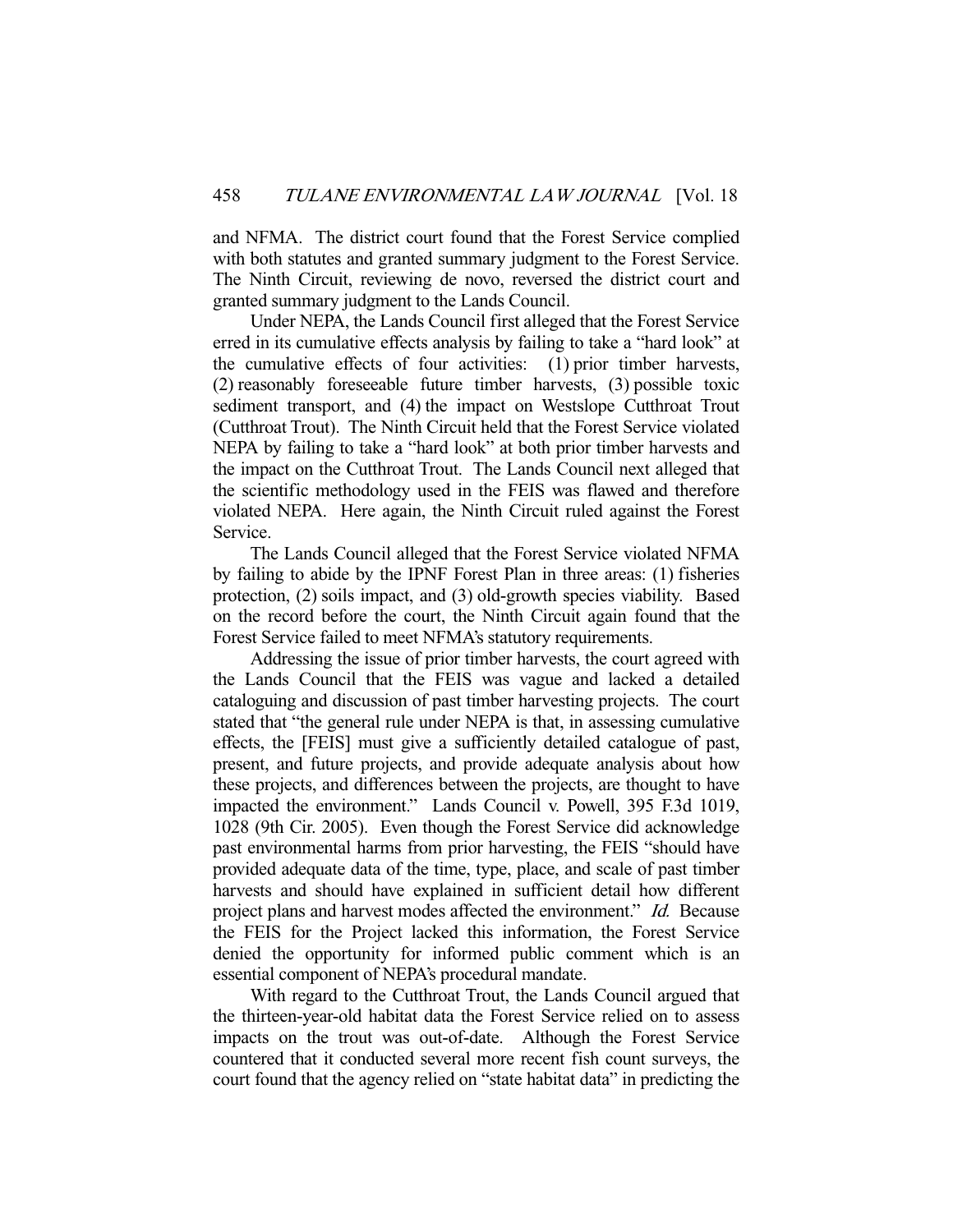Project's impact on Cutthroat Trout and its habitat. *Id.* at 1031. The court concluded that the data "was too outdated to carry the weight assigned to it" by the Forest Service, and that "the lack of up-to-date evidence [regarding Cutthroat Trout] prevented the Forest Service from making an accurate cumulative impact assessment of the Project." Id.

 In its analysis of the scientific methodology the Forest Service relied on, the court concluded that the "Water and Sediment Yields" model (WATSED) contained faulty analysis and therefore failed to meet the high-quality information and accurate scientific analysis required by NEPA. 40 C.F.R. § 1500.1(b) (2004). NEPA requires that an agency disclose any incompleteness or unavailability of data in an FEIS. *Id.* § 1502.22. Although the Forest Service did make some disclosures of WATSED's shortcomings in an appendix to the Project FEIS, the court found these disclosures both inadequate in substance and late in arriving to the administrative record. The agency's inadequate and belated disclosures of WATSED's shortcomings, coupled with its ultimate reliance on this model for its approval of the Project, both failed to meet NEPA's requirements.

 In addition to its failure to comply with NEPA on many fronts, the Forest Service also failed to comply with NFMA in its approval of the Project. NFMA requires the Forest Service to issue a comprehensive Forest Plan (Plan) for every National Forest. 16 U.S.C. § 1604(a), (e). Once a Plan is adopted, the Forest Service may not approve any sitespecific activities that are inconsistent with the Plan. See Inland Empire Pub. Lands Council v. United States Forest Serv., 88 F.3d. 754, 757 (9th Cir. 1996). The Lands Council argued that approval of the Project failed to comply with the IPNF Plan in three areas: protection of fisheries, soils impact, and old-growth viability.

 The dispute over fisheries protection turned on whether a 1995 amendment to the IPNF Plan superseded or supplemented the Forest Service's "fry emergence standard"—a method used to measure the health of fisheries. The Lands Council argued that the amendment's adoption of a so called "Inland Native Fish Strategy" (INFISH)—which created buffer zones limiting timber harvest and minimizing road construction—supplemented, rather than superseded, the fry emergence standard in the original IPNF Plan. If the fry emergence standard was not superseded by INFISH then the Forest Service's approval of the Project would have to be vacated because the agency conceded that it did not analyze the Project under the former standard. The court first looked to see if the two standards were in conflict; if so, it would have to determine whether the fry emergence standard provided more fisheries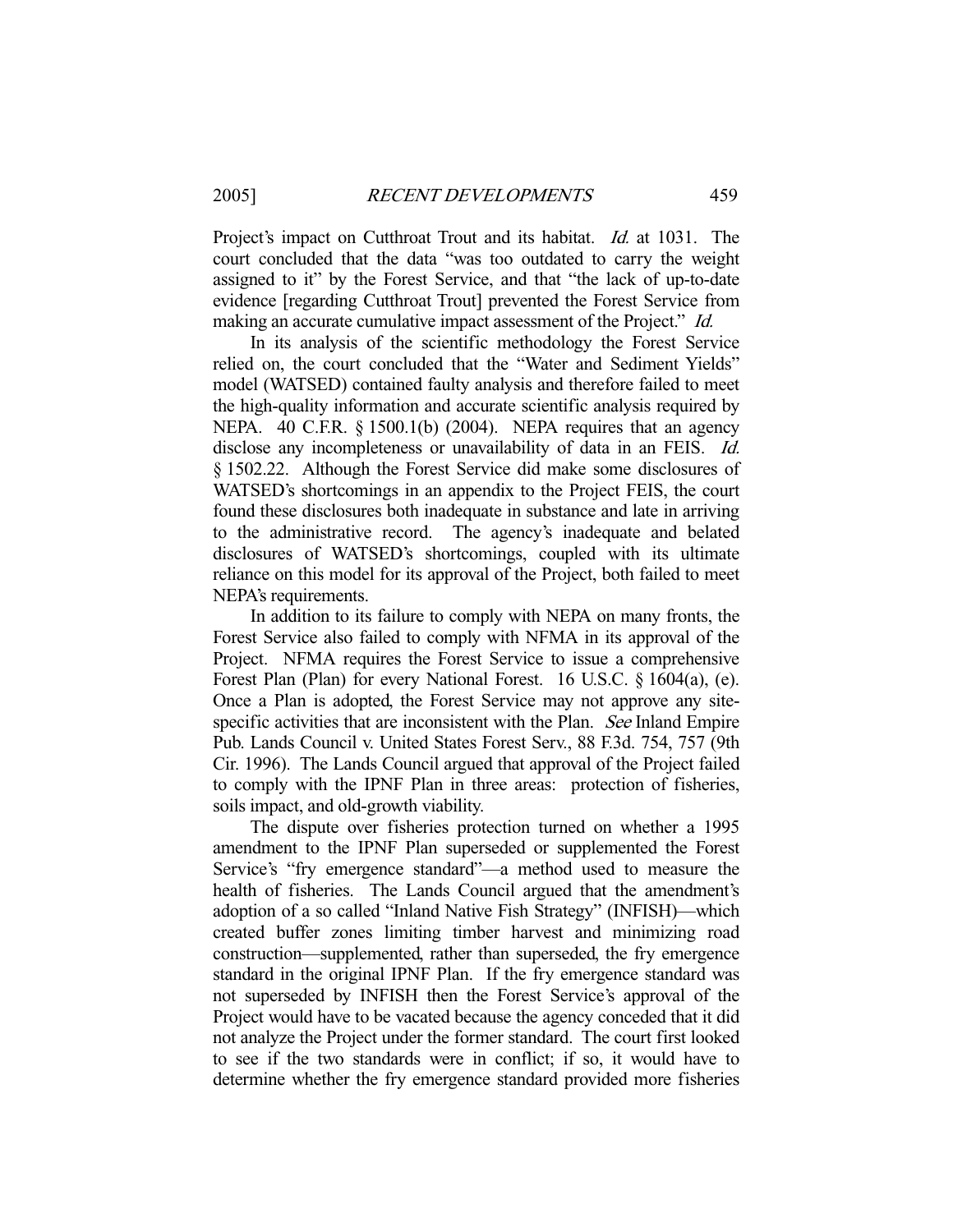protection than INFISH. In analyzing the two standards, the court determined that the two standards did not conflict: INFISH is designed to minimize sediment deposits by limiting timber harvest, while the emerging fry standard requires remedial action if a certain sedimentation threshold is met. The court concluded that because the two standards "measure different variables, are triggered by different conditions, and have different remedies," they are not inconsistent and therefore INFISH must be viewed as a supplement to the Plan's fry emergence standard. Lands Council, 395 F.3d at 1034. Based on this conclusion, the court set aside the Forest Service's approval of the Project.

 The IPNF Plan provided that the Forest Service cannot allow any activity that would create detrimental soil conditions in fifteen percent of the project area. The Lands Council claimed that the methodology used by the Forest Service in addressing this issue was "insufficiently reliable because the Forest Service never sampled the soil in the activity area," instead choosing to rely on aerial photographs and soil samples from throughout the IPNF. Id. In analyzing this issue, the Ninth Circuit was persuaded by a similar case in the United States District Court for the Eastern District of Washington which expressly rejected this exact methodology. The court concluded that "based on assumptions . . . [the Forest Service] *estimated* the condition of each unit, tried to determine which units *might* exceed established standards, and *projected* potassium levels." Kettle Range Conservation Group v. United States Forest Serv., 148 F. Supp. 2d 1107, 1127 (E.D. Wash. 2001) (emphasis in original). Because the Forest Service failed to verify the projections of its model with on the ground analysis, "[t]he Forest Service, and consequently the public at large, has no way to know whether the projection of the Project area's soils was reliable." Lands Council, 395 F.3d at 1035. The court found that this unconfirmed modeling failed to comply with NFMA.

 The Lands Council's final arguments related to the Project's effect on old growth species in the IPNF. The Lands Council first argued that the Project failed to meet the Plan's ten percent minimum old growth requirement. The Ninth Circuit rejected this argument, because as "no old growth forest is to be harvested under the Project . . . it cannot be said that the Project itself violates the IPNF Plan's requirement to maintain ten percent of the forest acreage as old growth forest." Id. at 1036. The court agreed, however, that the Forest Service mishandled its analysis of old growth habitat as it relates to the population and viability of species dependent on this habitat.

 Ordinarily, NFMA requires that the Forest Service "identify [Management Indicator Species (MIS)], monitor their population trends,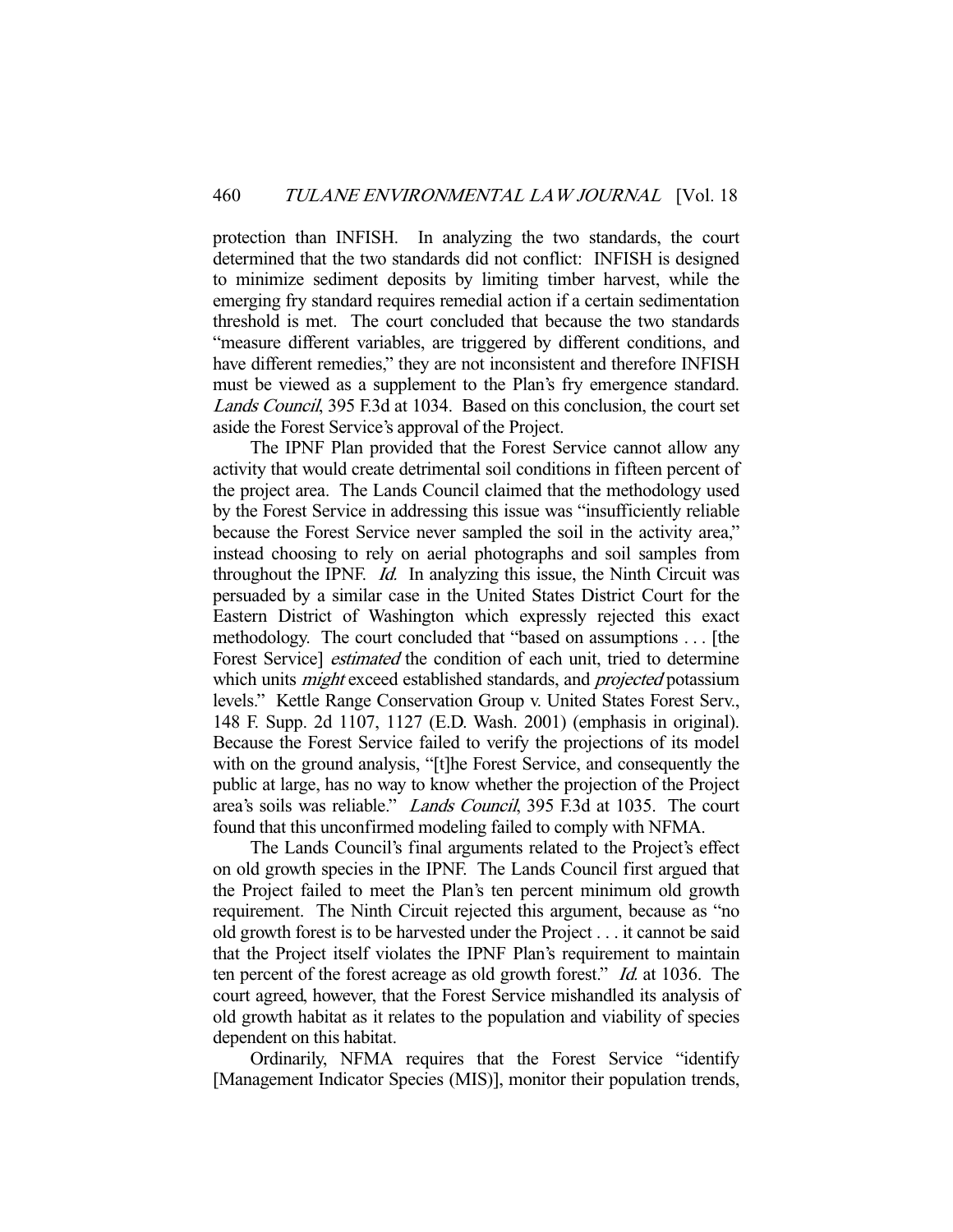and evaluate each project alternative in terms of the impact on both [MIS] habitat and [MIS] populations." *Id.* (citing Idaho Sporting Cong., Inc. v. Rittenhouse, 305 F.3d 957, 971-74 (9th Cir. 2002)). In this case, the Forest Service utilized the "proxy on proxy" method. It did not study the population trends of MIS; rather, it used MIS habitat as a proxy for population trends. While the Ninth Circuit has approved of this method in certain circumstances, it always required that "the methodology for identifying the habitat proxy be sound." *Id.* at 972. If the habitat proxy is flawed, then it follows that any evaluation of population trends will also be flawed. Here, the Forest Service used the "timber stand management reporting system" (TSMRS) as its habitat proxy, but the court found that this method was inaccurate. Because the utilized data "is about fifteen years old, with inaccurate canopy closure estimates, and insufficient data on snags," the court concluded that the population data resulting from this proxy on proxy analysis was flawed. The court found that as a result of this defective analysis "NFMA is violated because there was no population monitoring as required by NFMA." Rittenhouse, 305 F.3d at 970 n.5. While the Forest Service tried to validate its proxy on proxy method by pointing to the fact that it also utilized some field surveys and on-the-ground detection methods, the court found that "the surveys [did] not even begin to qualify as an accurate monitoring of population trends," and that the on-the-ground detection methods were "largely irrelevant." Lands Council, 395 F.3d at 1036-37.

Whiton Paine

# Alliance to Protect Nantucket Sound, Inc. v. United States, 398 F.3d 105 (1st Cir. 2005)

 This case involved a challenge to a decision of the United States Army Corps of Engineers (Corps) to issue a permit for the construction of a scientific measurement devices station on the outer continental shelf near Nantucket Sound. Permittee Cape Wind Associates (Cape Wind) filed an application with the Corps on November 20, 2001, for a navigability permit under section 10 of the Rivers and Harbors Act of 1899, 33 U.S.C. § 403 (2000), to build and operate an offshore data tower in an area of Nantucket Sound known as Horseshoe Shoals. Located on the outer continental shelf, Horseshoe Shoals is subject to federal jurisdiction under the Outer Continental Shelf Lands Act (OCSLA), 43 U.S.C. § 1331 (2000). The tower would consist of a platform and a fixed monopole measuring approximately 170 feet in height, and would be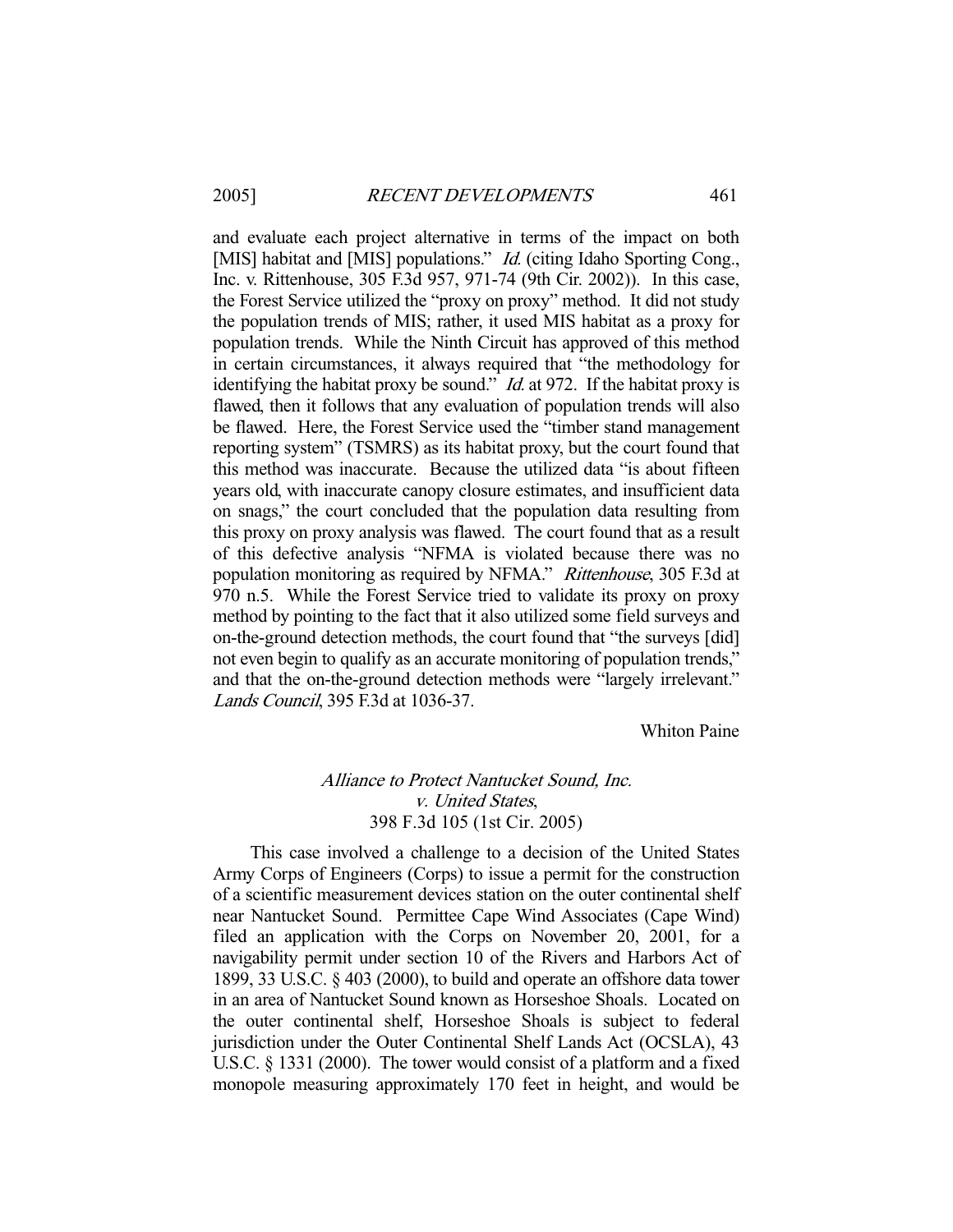supported by three piles driven into the ocean floor. Instrumentation used to collect weather data would be attached to the tower in order to gather information regarding the feasibility of locating a wind energy plant on Horseshoe Shoals. On December 4, 2001, following an announcement that it was considering Cape Wind's application, the Corps invited public comments on the matter. The resulting comment period, which generated a sizeable response, included two public hearings and ended on May 13, 2002. Following this period, the Corps issued a section 10 permit on August 19, 2002, that authorized construction and maintenance of the data tower, subject to sixteen special conditions. Among other things, these conditions required removal of the tower within five years, obligated Cape Wind to post a \$300,000 bond for emergency repairs and removal, and allowed other government agencies and private research institutions to share in information collected by the tower, and to attach their own data-gathering instruments to it. See Department of the Army Permit No. 199902477 (August 19, 2002). To comply with the National Environmental Policy Act (NEPA), 42 U.S.C. §§ 4331-4332, an Environmental Assessment (EA) and a Finding of No Significant Impact (FONSI) were attached to the permit.

 The Alliance to Protect Nantucket Sound (Alliance), a residents group opposed to construction of the data tower, filed suit against the Corps in the United States District Court for the District of Massachusetts, claiming that (1) the Corps lacked the necessary authority to issue a section 10 permit, (2) the Corps violated the Administrative Procedure Act (APA), 5 U.S.C. § 706(2)(A), by acting arbitrarily and capriciously in approving Cape Wind's application despite its lack of property rights on the outer continental shelf, and (3) the Corps failed to satisfy NEPA requirements for considering the project's environmental impacts. After cross motions for summary judgment were filed, the district court granted summary judgment for the Corps and intervenor Cape Wind. The United States Court of Appeals for the First Circuit, reviewing that decision de novo, affirmed the lower court's judgment. Alliance to Protect Nantucket Sound, Inc. v. United States, 398 F.3d 105, 115-16 (1st Cir. 2005).

 The First Circuit initially considered whether the Corps had jurisdiction to issue a section 10 permit for construction on the outer continental shelf. According to the court, permitting authority is rooted in OCSLA, which Congress passed in 1953 to establish federal jurisdiction over the outer continental shelf and to create a regulatory background for mineral extractions therefrom. The statute gives the Corps authority under section 10 "to prevent obstruction to navigation in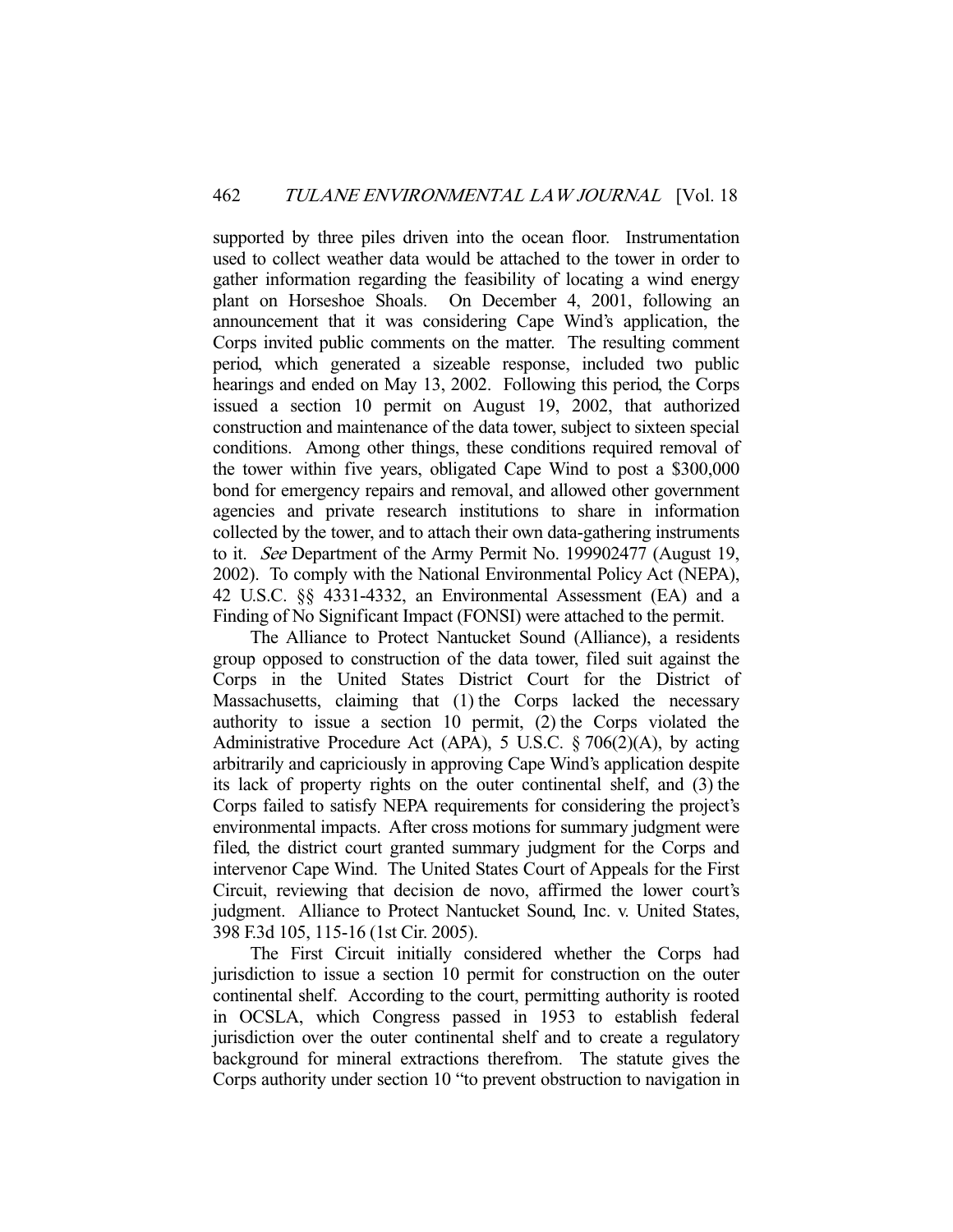the navigable waters of the United States . . . to artificial islands and fixed structures located on the [outer continental shelf]." 43 U.S.C. § 1333(f) (1953). The grant of federal jurisdiction was amended in 1978 to apply to "all artificial islands, and all installations and other devices permanently or temporarily attached to the seabed, which may be erected thereon for the purpose of exploring for, developing, or producing resources therefrom." *Id.* at  $\S$  1333(a)(1). The Alliance argued that the phrase "which may be erected thereon for the purpose of exploring for, developing, or producing resources therefrom" restricted the Corps' permitting authority on the outer continental shelf to structures associated with mineral extraction. The Corps, on the other hand, based its section 10 authority on section 4(f) of OCSLA, as amended, which covered artificial islands, installations, and other devices located on the seabed to the seaward limit of the outer continental shelf. Relying on the "which may be" language of the statute, the district court determined that section 1333(a)(1) was not restrictive, and that the Corps had authority to issue a section 10 permit for all structures on the outer continental shelf (OCS).

 Acknowledging the ambiguity of the statutory language, the First Circuit turned to legislative history to determine if section 10 authority under OCSLA was restricted to structures associated with mineral extraction. Clearly helpful to the court in answering this question was a sentence in the conference report for the 1978 OCSLA amendments which said "[t]he existing authority of the Corps of Engineers . . . applies to all artificial islands and fixed structures on the [OCS], whether or not they are erected for the purpose of exploring for, developing, removing and transporting resources therefrom." H.R. CONF. REP. NO. 95-1474, at 82 (1978). Based on this express reference to Congress's intent, the court upheld the district court's judgment that the Corps had jurisdiction to issue a section 10 permit for Cape Wind's data tower.

 The First Circuit next addressed the issue of whether the Corps failed to consider Cape Wind's lack of property rights on the OCS before it granted the section 10 permit. The Alliance argued in the district court that applicants for such a permit were required to have property rights in the project area, and to make an affirmation to that effect. 33 C.F.R. § 325.1(d)(7) (2004). Therefore, they contended that Cape Wind's lack of a property interest in the proposed tower site, and its inability to get such an interest under existing law, meant that its permit should not have been approved. In response, and through reference to another of its regulations, the Corps argued that it was only required to remind applicants of the need to possess all requisite property interests, and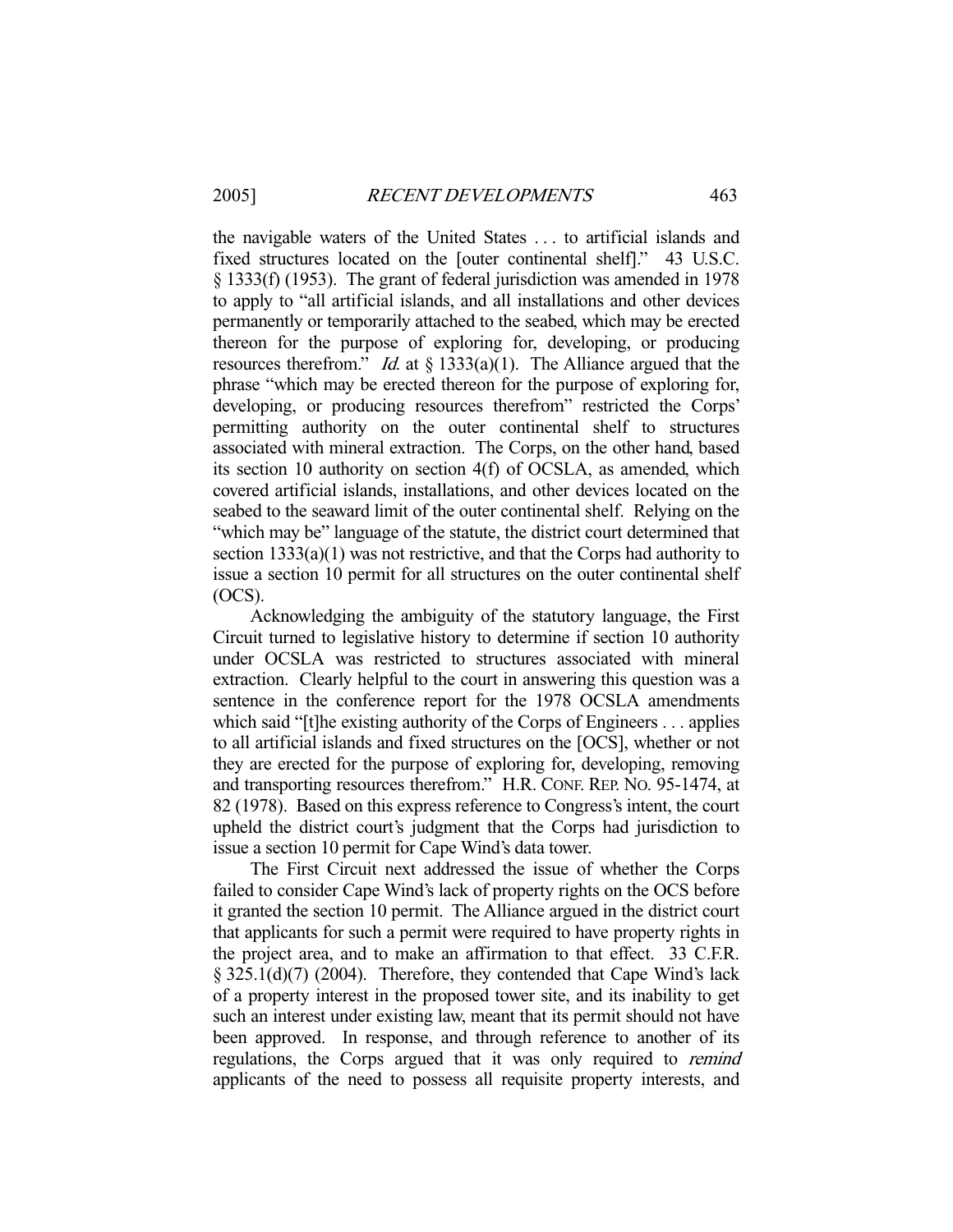would not otherwise get involved in property ownership disputes. 33 C.F.R.  $\S 320.4(g)(6)$ . Furthermore, in the Corps' view, the requirement under section  $320.4(g)(6)$  that property ownership disputes would not be a factor in the Corps' decisionmaking process eliminated any consideration of the permittee's disputed property interests in the site. The district court agreed with the Corps' position on both points, and deferred to the Corps' overall interpretation of the regulation. The First Circuit echoed this view, and referred to the language of section  $320.4(g)(6)$  as being clear evidence of the Corps' intent to stay out of private property disputes. The court went so far as to say that even if the Corps' interpretation was not clearly supported by the regulation, that understanding was still entitled to deference because it was reasonable. Specifically, the court thought it was a reasonable goal to preserve the Corps' limited resources by shielding it from consideration of property ownership disputes.

 In relation to this issue, the Alliance argued that the Corps' decision to issue a section 10 permit was arbitrary and capricious, in violation of the Administrative Procedure Act, 5 U.S.C. § 706(2)(A) (2000), because Cape Wind's affirmation that it possessed property rights in the project area was obviously false. This argument, according to the circuit court, depended on whether specific authorization for construction of the data tower was needed in addition to a section 10 permit. Having already found that a section 10 permit was necessary for building structures on the OCS, the court discussed whether this permit was *sufficient* to authorize construction on the federally controlled outer continental shelf. Only when a developer significantly infringes on the federal government's rights in the outer continental shelf is additional authorization necessary, and the data tower at issue here, in the court's opinion, did not represent such an infringement. Therefore, the court stated that the Alliance incorrectly used the arbitrary and capricious provision in the APA as a basis for its arguments, and held that additional authorization was not required.

 Finally, the First Circuit considered whether the Corps violated NEPA by failing to circulate for public comment certain draft materials concerning the data tower project's environmental impacts. The Alliance argued that Council on Environmental Quality (CEQ) regulations, aimed at ensuring compliance with NEPA, required an agency to involve the public "to the extent practicable." 40 C.F.R. § 1501.4(b) (2004). In their view, this included giving the public an opportunity to comment on draft Environmental Assessments (EAs), a notion they supported by reference to the Ninth Circuit case Citizens for Better Forestry v. United States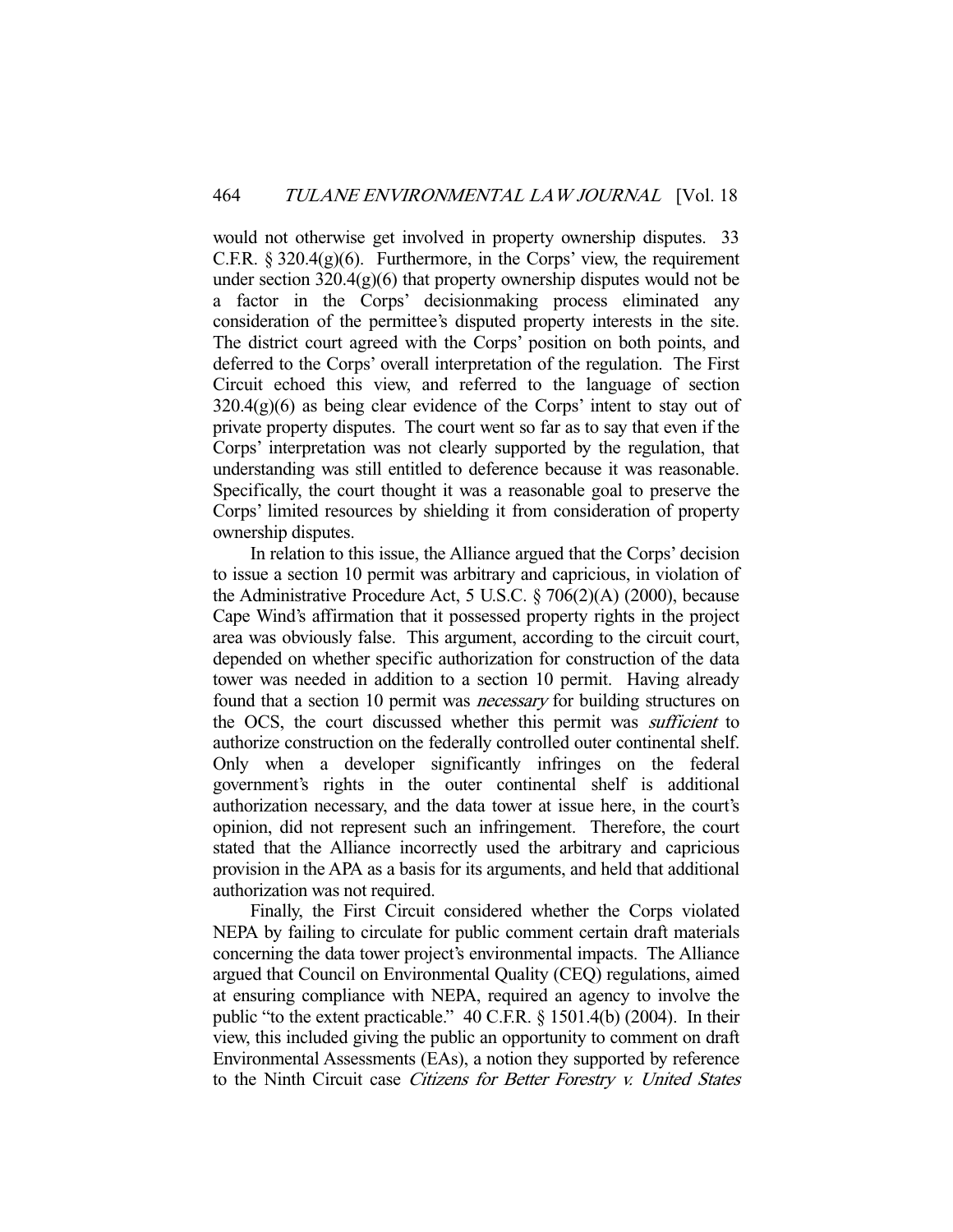Department of Agriculture, 341 F.3d 961 (9th Cir. 2003). The Corps rebuffed this argument by pointing out contrary precedent from other circuits while also noting that the Alliance's textual support in Citizens for Better Forestry was merely dicta. Further, the Corps argued that it sufficiently involved the public "to the extent practicable" by issuing public notice of Cape Wind's application, providing for a comment period of more than five months, holding two public hearings, and responding to public comments in the EA. The circuit court agreed with the Corps regarding the extent of public involvement they had facilitated, and held that nothing in the CEQ regulations required circulation of a draft EA for public comment except in "limited circumstances." 40 C.F.R. § 1501.4(e)(2).

 The Alliance argued that such circumstances did exist here, because "[the] nature of the proposed action is one without precedent." See id. § 1501.4(e)(2)(ii). The unprecedented act, according to the Alliance, was the construction of a privately-owned structure to be used for research purposes on the outer continental shelf, in the undefiled environment of Nantucket Sound. This assertion was incorrect, however, based on the Corps' determination that a similar structure already existed, in the form of a data tower in Martha's Vineyard, and other pile-supported structures in other areas of Nantucket Sound. Like the district court, the First Circuit decided that the Corps reasonably determined that the Cape Winds data tower was not without precedent, and thus a draft FONSI did not have to be circulated for public comment. In so holding, the First Circuit concluded that the Corps fully satisfied NEPA requirements designed to involve the public when preparing the EA and FONSI.

Benjamin Thompson

#### V. RESOURCE CONSERVATION AND RECOVERY ACT

Interfaith Community Organization v. Honeywell International, Inc., 399 F.3d 248 (3d Cir. 2005)

 The United States Court of Appeals for the Third Circuit followed the lead of three other circuit courts this February in adopting a clear error standard of review for endangerment determinations pursuant to the citizen suit provision of the Resource Conservation and Recovery Act (RCRA). The issue came before the Third Circuit for the first time in Interfaith Community Organization v. Honeywell International, Inc., in which a local community organization together with five individual plaintiffs alleged that a New Jersey site owned by defendant Honeywell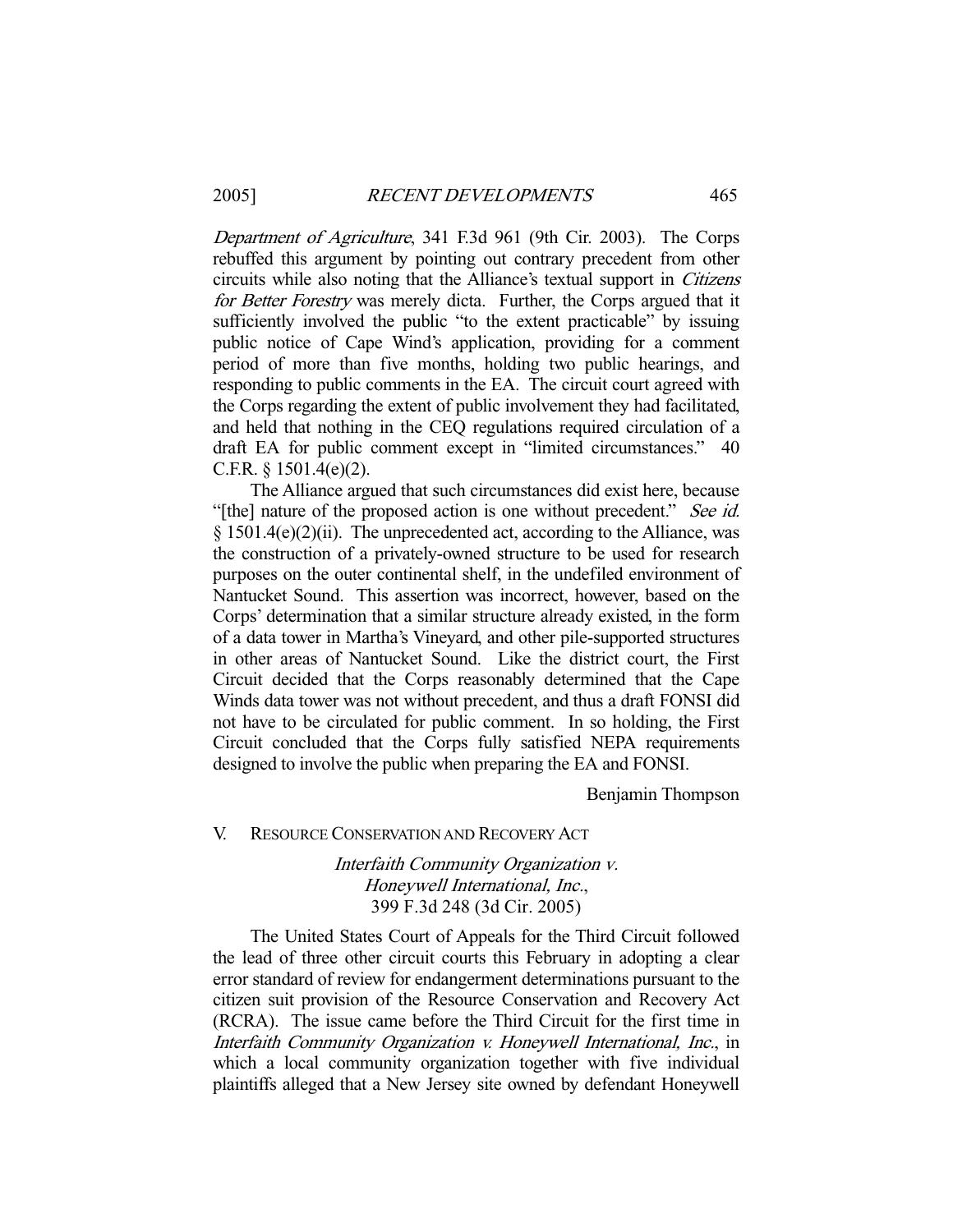International, Inc. (Honeywell), presented "an imminent and substantial endangerment to health or the environment" in violation of RCRA. 399 F.3d 248, 253 (3d Cir. 2005).

 The site at the center of this controversy came into existence as a byproduct of a chromate chemical plant that Mutual Chemical Company of America (Mutual) began operating in 1895. Mutual created the thirtyfour-acre landmass (Site) when it began dumping the plant's waste residue into adjacent tidal wetlands located along the Hackensack River. This dumping continued until 1954 and now consists of approximately 1.5 million tons of waste that measure 15- to 20-feet deep. The Site changed hands three times, and Honeywell ultimately became the corporate successor and is, therefore, "liable for any and all acts, omissions, debts and liabilities . . . related to or arising out of the chromium contamination at the Site." Interfaith Cmty. Org. v. Honeywell Int'l Inc., 263 F. Supp. 2d 796, 803 (D.N.J. 2003). The waste that makes up the Site contains high concentrations of hexavalent chromium, which is a human carcinogen and which the EPA considers "more potent than arsenic, benzene and PCBs." 399 F.3d at 252 n.1. Additionally, the waste is high in pH, which prevents the hexavalent chromium from breaking down into its less harmful trivalent form.

 The State of New Jersey first took action to force a cleanup in 1982 when the Site began emitting "yellowish-green plumes" in the surface water at the Site. *Id.* at 252. In 1988, Honeywell responded to a twoyear-old order for permanent remediation of the site, issued by the New Jersey Department of Environmental Protection (NJDEP), by implementing an interim measure, which was intended to control the contamination for five years while Honeywell studied its permanent remedy options. Honeywell informed the NJDEP prior to implementing the interim measure, which involved pouring concrete and asphalt over half of the Site and lining the remaining half with a plastic "cap," that it would not prevent all discharges from the Site. However, as a case manager from NJDEP testified at trial, "there has been much foot-dragging and non-cooperation by Honeywell and . . . the Site is not much closer to final remediation now than it was when the problems were first brought to Honeywell's attention twenty years ago." *Interfaith*, 263 F. Supp. 2d at 811.

 Experts testified at trial that the Site contained quantities of hexavalent chromium far exceeding the amounts allowed by NJDEP contamination standards for soil, surface water, groundwater, and river sediments.

[T]he average level of contamination [in the soil at the Site] was over 30 times higher than the state standard, and, at its highest, was about 75 to 90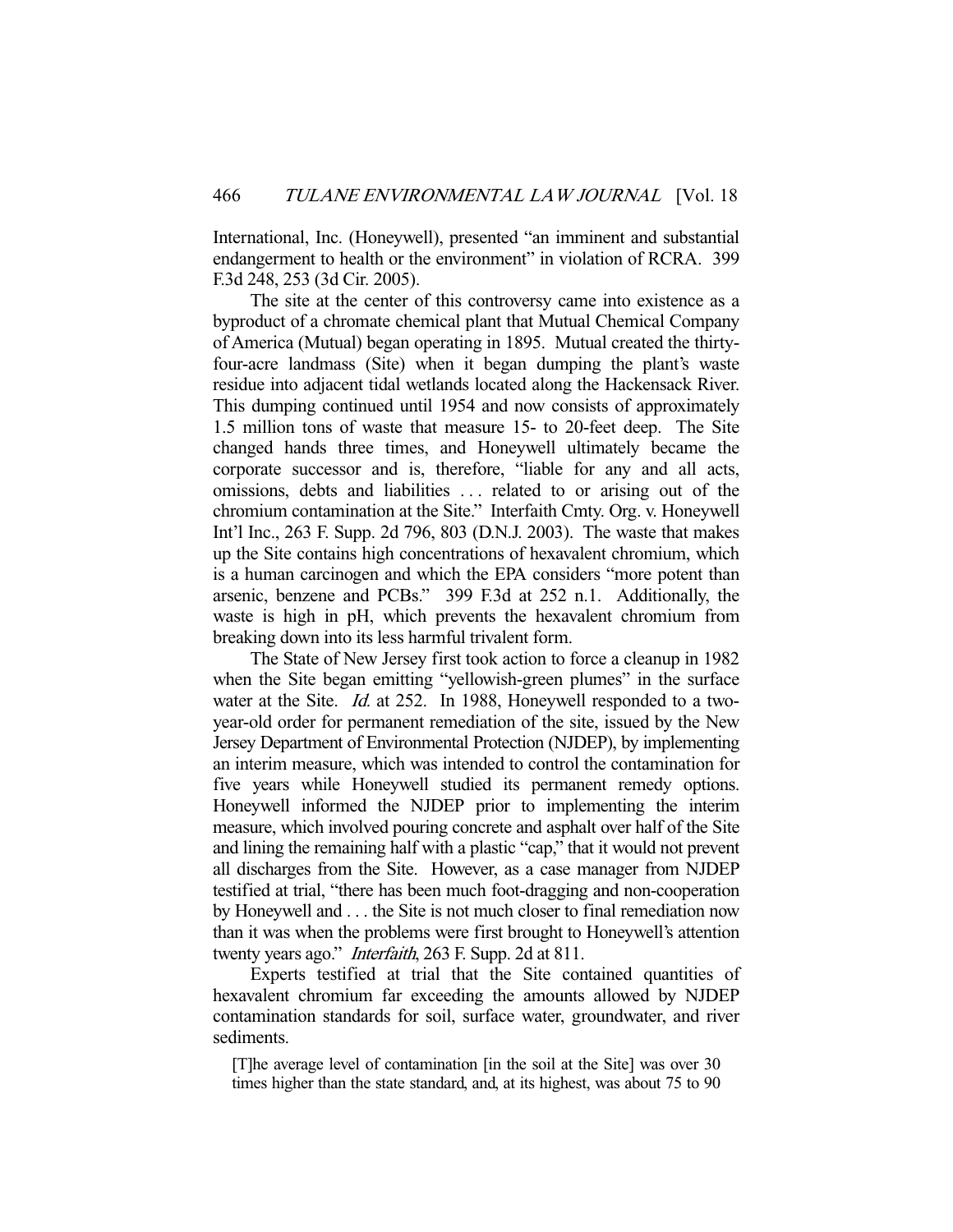times higher . . . . [H]exavalent concentrations in surface water at the Site in drainage ditches, or "swales," . . . was over 350 times higher than New Jersey's acceptable limit.... [C]oncentrations in the groundwater ... ranged from about 200 to 8,000 times higher than acceptable.... Concentrations in the river sediments were . . . roughly 90 to 400 times higher than allowed.

### 399 F.3d at 261.

 The results from a standard bioassay test on sediment dwelling organisms conducted by one expert revealed mortality rates of 50 to 100% for the many organisms living in the sediment. Honeywell conceded that the hexavalent chromium was leaking into the Hackensack River, the surface of the Site, and the river sediments, and that the interim measure was not preventing this leakage. Additionally, the asphalt and plastic cap was being continually upset by a phenomenon called "heaving," which caused the structure of at least one building in the area to fail. *Id.* at 252 n.1. At the time of trial, the asphalt was buckling and the plastic liner had over one million holes per acre, enabling contaminated water to percolate to the surface.

 In 1995, the plaintiffs brought their claim pursuant to the citizen suit provision of RCRA alleging, inter alia, that they resided in close proximity to the Site and that the contamination had prevented each individual from engaging in activities such as walking and biking next to the river, fishing, shopping at a supermarket located one block from the Site, and using gas pumps located adjacent to the Site. Each individual plaintiff averred that the visible contamination and/or the fear of exposure to health risks prevented them from engaging in these activities.

 The United States District Court for the District of New Jersey, which heard testimony from ten expert witnesses and fact witnesses, including the plaintiffs, in a nonjury trial, held that the Honeywell site posed imminent and substantial endangerment to health and environment in violation of RCRA. The district court concluded an injunction was necessary to remedy the violation. On appeal, Honeywell challenged the issuance of that injunction, as well as plaintiff's standing and the district court's determination that the Site posed an imminent and substantial danger. In the instant case, the court of appeals affirmed the lower court's judgment after concluding that an endangerment determination for RCRA purposes is a question of fact and the district court's factual findings were not clearly erroneous.

 The court of appeals first addressed the standards of review to be applied to each of the issues on appeal, noting that it would review the legal issues pertaining to standing de novo, and the issuance of the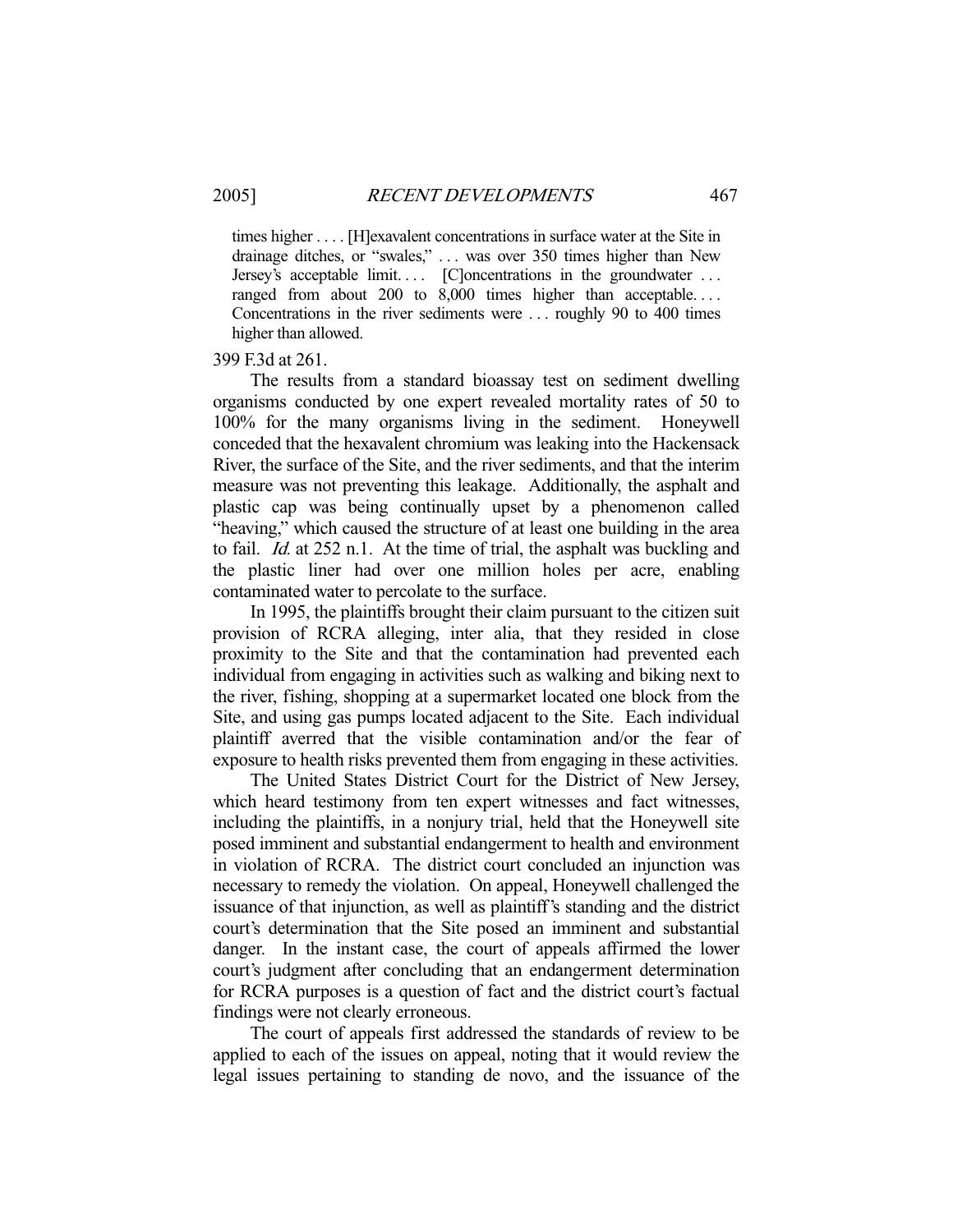injunction for abuse of discretion. Then, in a determination not previously made by the Third Circuit, it held that a clearly erroneous standard should be used for reviewing the lower court's RCRA endangerment determination. The Third Circuit provided little insight into its reasoning for finding that such a determination is a question of fact other than to note that other courts of appeals have treated it as such. The court cited the Eleventh Circuit's opinion in *Parker v. Scrap Metal* Processors, Inc., where a "jury's RCRA endangerment finding [was reviewed] for sufficiency of the evidence;" the Fifth Circuit's conclusion in Cox v. City of Dallas that the "district court 'did not clearly err' in finding RCRA endangerment;" and the Second Circuit's conclusion in Dague v. City of Burlington that the "district court's endangerment 'finding' was not error." Id. at 254 (citing Parker v. Scrap Metal Processors, 386 F.3d 993, 1014-15 (11th Cir. 2004); Cox v. City of Dallas, 256 F.3d 281, 300-01 (5th Cir. 2001); Dague v. City of Burlington, 935 F.2d 1343, 1355-56 (2d Cir. 1991)). With no further analysis, the court stated: "We will accordingly not disturb the determination here absent clear error." *Id.* However, Circuit Judge Ambro's concurring opinion notes that "none of these decisions explicitly states that the determination of imminent and substantial endangerment is one of fact," *id.* at 269, and "none of these decisions" gives any reasoning for why [that determination] should be reviewed deferentially." *Id.* at 269 n.7 (Ambro, J., concurring).

 After applying his proposed test for distinguishing between questions of fact, questions of law, and those that are mixed, Judge Ambro concluded that the endangerment determination is a mixed question of fact and law because it "can only be answered by both determining the facts of a case and determining what the relevant law means." *Id.* He then concluded that since fact questions, such as the implications of scientific studies, predominate in the instant case, and since the "Fifth, Sixth, Eighth, Ninth and Tenth Circuits have also applied clearly erroneous review to mixed questions," the proper standard is, indeed, a clearly erroneous standard. Id. at 270 (citing Connally v. Transcon Lines, 583 F.2d 199, 202 (5th Cir. 1978); Nash v. Farmers New World Life Ins. Co., 570 F.2d 558 n.7 (6th Cir. 1978); Rogers v. Bates, 431 F.2d 16, 18 (8th Cir. 1970); Levi Strauss & Co. v. Blue Bell, Inc., 778 F.2d 1352, 1355-56 (9th Cir. 1985); Love Box Co. v. Commissioner, 842 F.2d 1213, 1215 (10th Cir. 1988)).

 The Third Circuit properly began its analysis of the issues with the challenge to the individual plaintiffs' standing. After stating the three requirements for individual standing—injury-in-fact, causation, and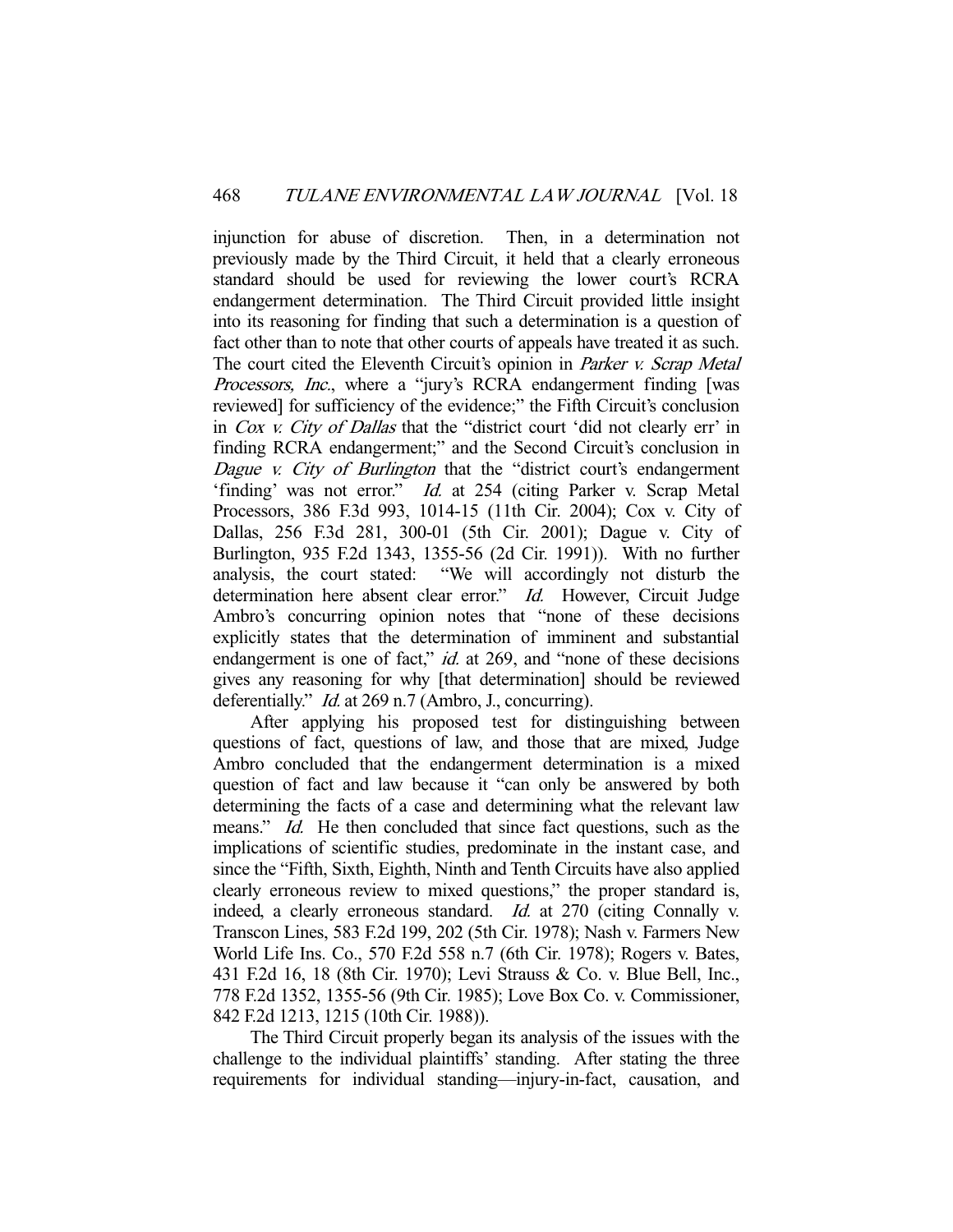redressability—the circuit court determined that the activities the plaintiffs were unable to participate in were sufficiently similar to those accepted by the Supreme Court in Friends of the Earth Inc. v. Laidlaw Environmental Services (TOC), Inc., 528 U.S. 167 (2000). The court rejected Honeywell's argument that the plaintiffs in *Laidlaw* were distinguishable because they "averred direct use of an area . . . whereas here the averments speak only to recreating 'near,' 'next to' and 'along' the river." Id. at 256-57. Noting that the Supreme Court in Laidlaw "instructs that courts may not 'raise the standing hurdle higher than the necessary showing for success on the merits in an action,'" the Third Circuit held that all of the individual plaintiffs claimed "sufficiently direct and present concerns" to establish legally cognizable injuries. *Id.* at 255, 257. With brief reference to Honeywell's arguments regarding the remaining two requirements, the court declared that plaintiffs had standing. Interfaith Community Organization (ICO) was uncontested in asserting associational standing because its mission is to improve the quality of life in Hudson County, New Jersey, where the Site is located.

 Proceeding to its review of the lower court's endangerment determination, the Third Circuit articulated the three elements that a plaintiff must prove in order to succeed under RCRA's citizen suit provision, section  $6972(a)(1)(B)$ :

(1) that the defendant is a person . . . who was or is an owner or operator of a solid or hazardous waste treatment, storage, or disposal facility; (2) that the defendant has contributed or is contributing to the handling, storage, treatment . . . or disposal of solid or hazardous waste; and (3) that the solid or hazardous waste may present an imminent and substantial endangerment to health or the environment.

Id. at 258.

 The first two requirements having been conceded by Honeywell, the court turned to the Eleventh Circuit's analysis in *Parker*, which suggests Congress's use of the word "may" in the third element indicates "the plaintiffs must [only] show that there is a potential for an imminent threat or serious harm" and "an endangerment is substantial if it is 'serious' ... to the environment or health." *Id.* (quoting *Parker*, 386 F.3d) at 1015 (internal quotations and citations omitted)). The court declared this permissive reading of the statute to be the proper legal standard for a endangerment determination given RCRA's purpose to "minimize the present and future threat to human health and the environment" posed by contaminated sites. Id. at 267 (quoting 42 U.S.C. § 6902). As a result, the Third Circuit found that the district court erred in applying this legal standard because it required that plaintiffs also prove that there was a